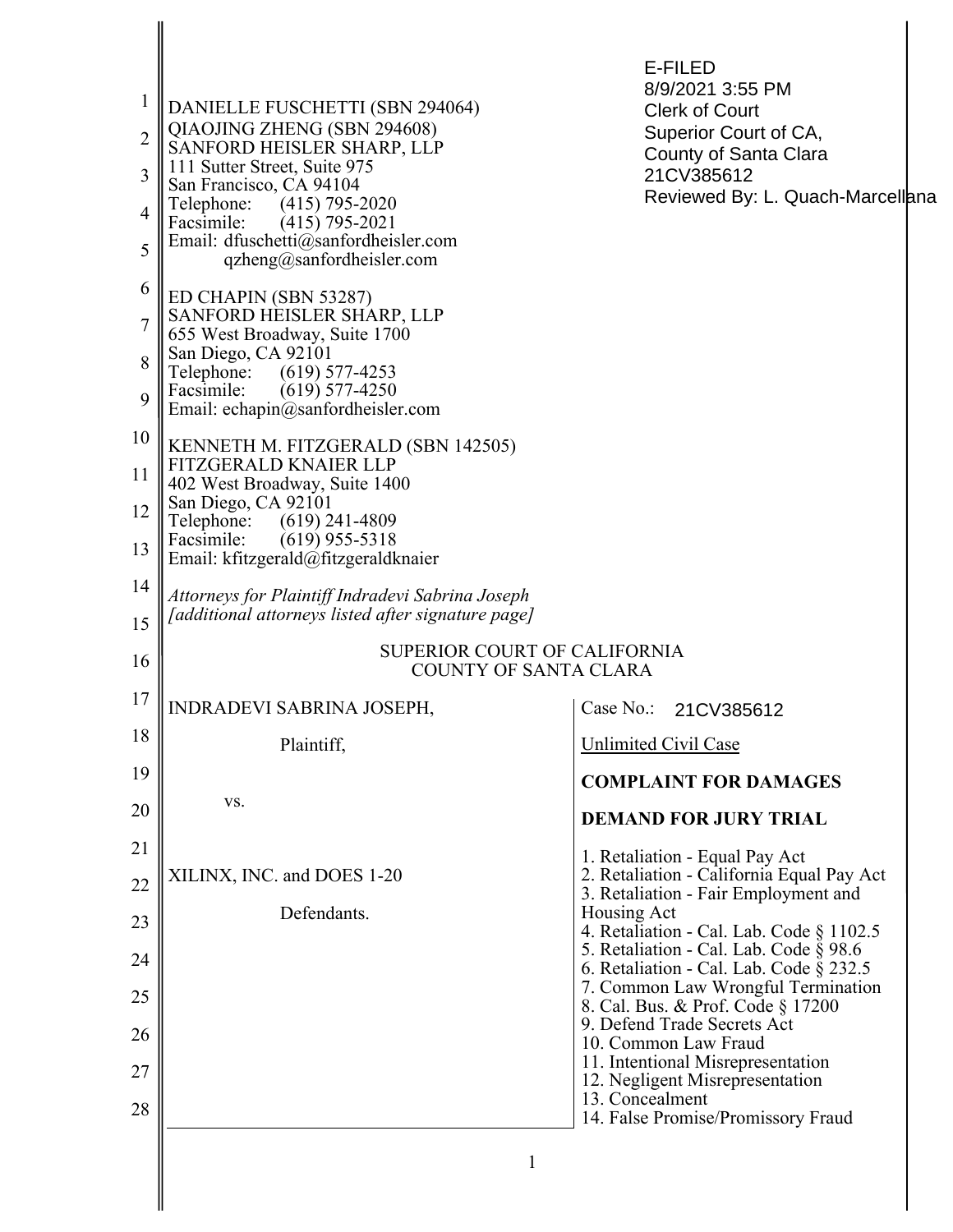1 2 3 4 5 6 7 8 9 10 11 12 13 14 15 16 17 18 19 20 21 22 23 Plaintiff INDRADEVI SABRINA JOSEPH ("Plaintiff," "Ms. Joseph" or "Sabrina Joseph"), by her attorneys, brings this action on behalf of herself against Defendants XILINX, INC., and their successors in interest ("Xilinx," "Defendant," or the "Company") and DOES 1-20 (collectively "Defendants"). Plaintiff hereby alleges as follows: **I. NATURE OF THE ACTION**  1. Ms. Sabrina Joseph is an elite marketing specialist with an unparalleled status in the semiconductor industry. Ms. Joseph served as the Senior Vice President of Strategic Marketing and Communications at Xilinx, Inc., a company that designs and manufactures a broad range of programmable devices and associated technologies. 2. Shortly before and after beginning her employment on February 2, 2018, Ms. Joseph spoke with numerous female Xilinx employees in the Marketing Department about being underpaid relative to male employees performing the same or substantially similar work. Ms. Joseph also spoke with female employees who recounted sexual discrimination, harassment, and retaliation, with apparent ratification by Xilinx's Human Resources and Legal Departments. 3. While employed at Xilinx, Ms. Joseph raised alarms throughout the Company about the hostile, discriminatory, and inequitable conditions under which the women in the Marketing Department were working and proposed a plan for correcting sex-based pay disparities. 4. This protected conduct met with immediate vociferous rebuke from Xilinx's highest ranks. On February 23, 2018, three weeks after Ms. Joseph began her employment, Xilinx abruptly terminated her. 5. After terminating Ms. Joseph, Xilinx misappropriated a repositioning and rebranding strategy that Ms. Joseph had crafted before her employment at Xilinx. Since early 2018, Xilinx has implemented this stolen intellectual property, without Ms. Joseph's consent, to its own

24 25 26 immense profit. With the benefit of Ms. Joseph's work, Xilinx's value soared 24 percentage points, and Xilinx achieved record revenues of \$3.06 billion in Fiscal Year ("FY") 2019, after years of averaging low, single-digit growth rates.

27 28 6. Plaintiff hereby asserts claims against Defendants for: 1) retaliation and wrongful termination in violation of the Equal Pay Act of 1963, 29 U.S.C.  $\S$  215(a)(3); the California Equal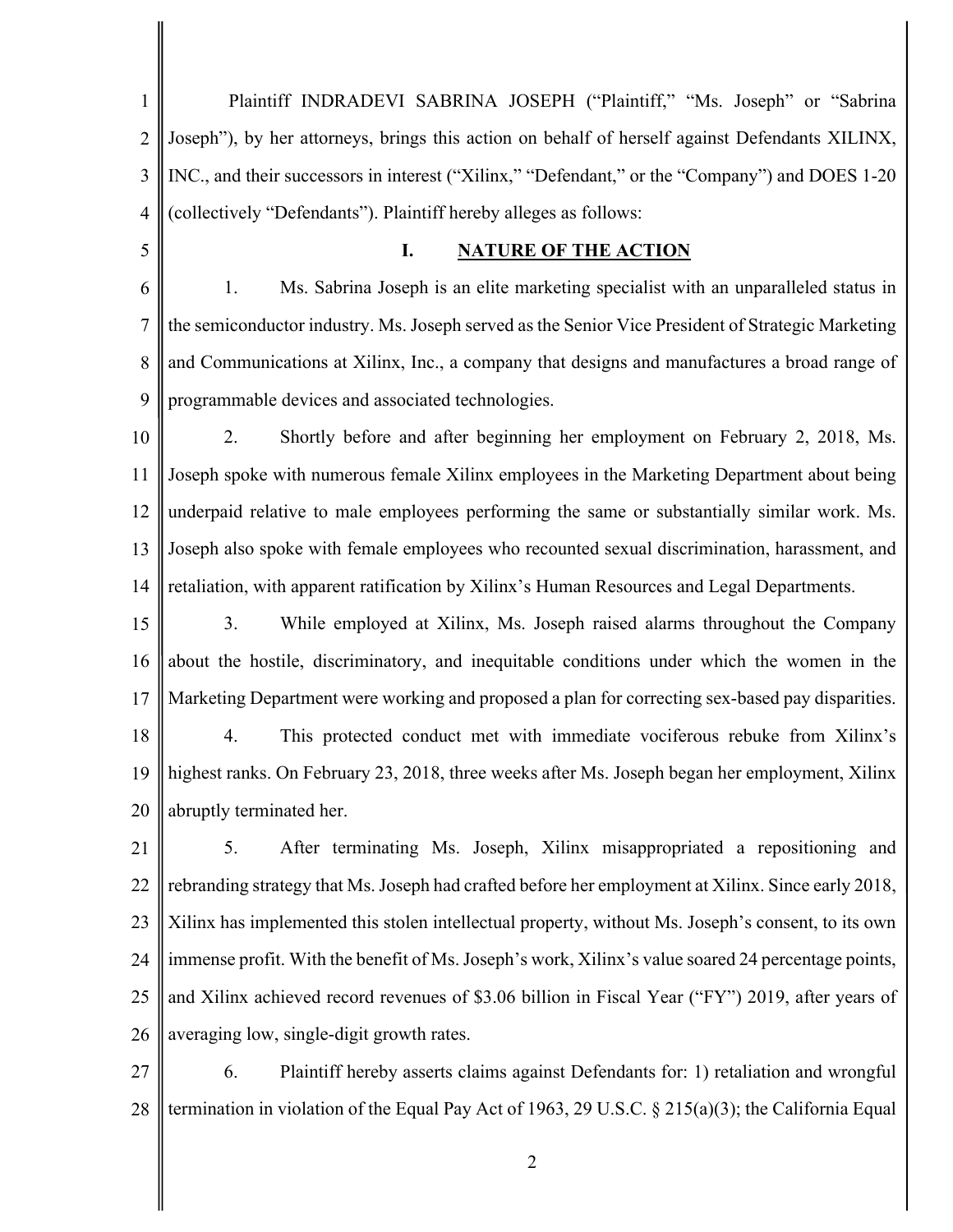1 2 3 4 5 Pay Act, Cal. Lab. Code § 1197.5; the Fair Employment and Housing Act, Cal. Gov. Code § 12940 *et seq.*; California Labor Code §§ 1102.5(b) and (c), 98.6(a), and 232.5(c); common law; and the Unfair Competition Law, Cal. Bus. & Prof. Code § 17200 *et seq.*; 2) misappropriation of trade secrets under the Defend Trade Secrets Act, 18 U.S.C. § 1836; and 3) common law fraud, intentional misrepresentation, negligent misrepresentation, concealment, and promissory fraud.

#### **II. THE PARTIES**

7 8 9 7. Ms. Joseph is and was at all relevant times a California resident. Plaintiff was employed in California by Xilinx, Inc. as Senior Vice President of Strategic Marketing and Communications from February 2, 2018 through February 23, 2018.

10 11 8. Xilinx, Inc. (XLNX) is and was at all relevant times a corporation headquartered in San Jose, California, and doing business in the State of California and within this District.

12 13 14 15 16 17 18 19 9. The true names and capacities of Defendants named herein as DOES 1 through 20, whether individual, corporate, associate or otherwise, and the true involvement of Defendants sued herein as DOES 1 through 20, are unknown to Plaintiff, who therefore sues said Defendants by such fictitious names. Plaintiff will amend this complaint to show the true names, capacities, and involvement of DOES 1 through 20 when ascertained. Plaintiff is informed and believes and thereon alleges that each of the Defendants designated as a "Doe" is responsible in some manner for the events and happenings referred to herein, and that Plaintiff's injuries and damages as hereinafter set forth were proximately caused by said Defendants.

20 21 22 23 24 25 10. Plaintiff is informed and believes and thereon alleges that each of the Defendants sued herein as DOES 1 through 20 is or was the agent, employee, partner, and/or representative of one or more of the remaining Defendants, and each of them was at all times acting within the purpose and scope of such agency and employment. Plaintiff is further informed and believes that each of the Defendants sued herein as DOES 1 through 20 gave consent to, ratified, and authorized the acts alleged herein to each of the remaining Defendants.

26

6

- 
- 27
- 28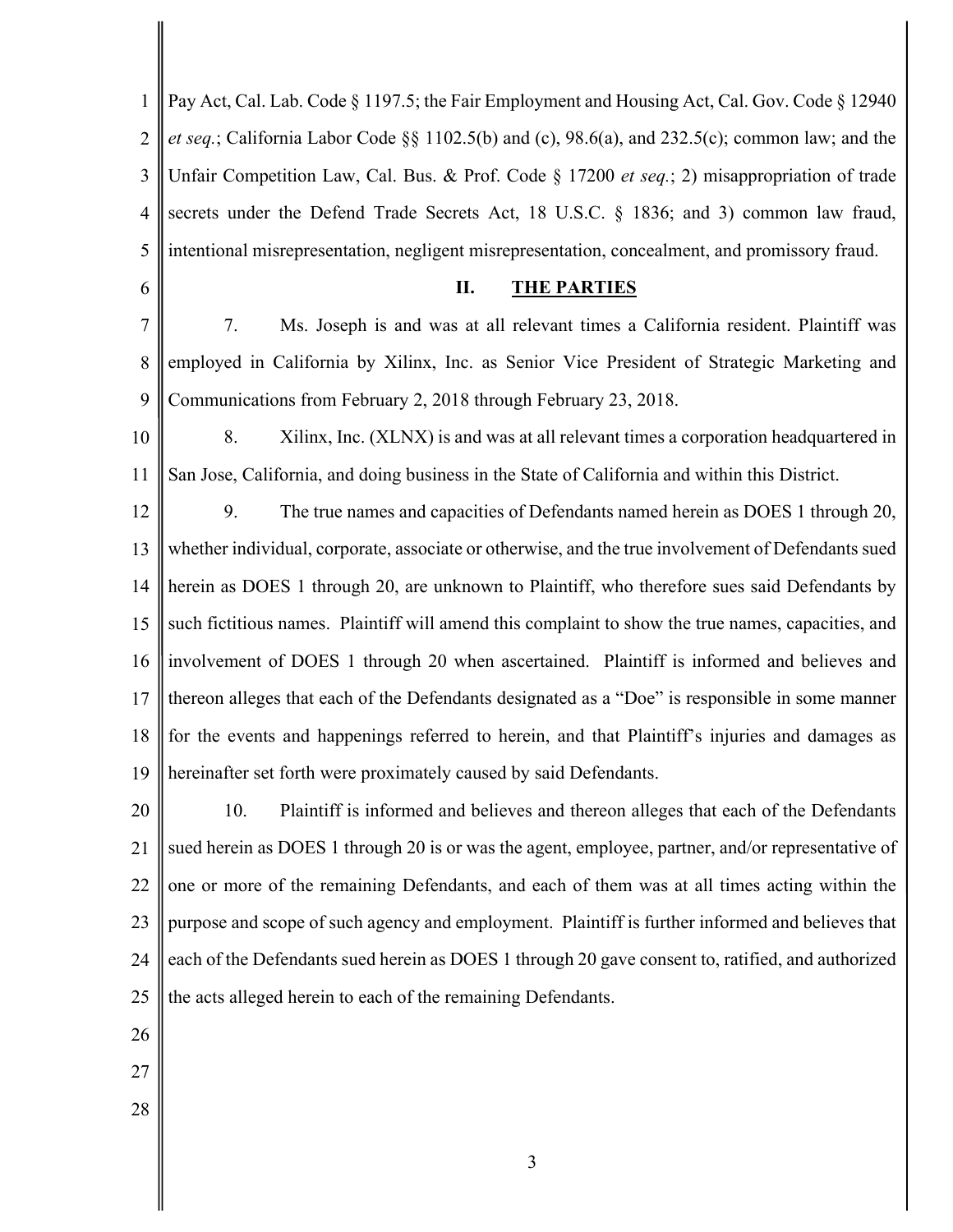| $\mathbf{1}$   | Ш.<br><b>JURISDICTION AND VENUE</b>                                                                  |
|----------------|------------------------------------------------------------------------------------------------------|
| $\overline{2}$ | 11.<br>This Court has jurisdiction because Xilinx, presently and at all times relevant to            |
| 3              | this action, has conducted substantial and continuous commercial activities in Santa Clara County,   |
| 4              | and Defendant Xilinx employed Plaintiff in this County and is headquartered in this County.          |
| 5              | 12.<br>Venue is proper in this County under California Code of Civil Procedure § 395.5               |
| 6              | because the unlawful practices occurred in this County and because Defendant Xilinx's principal      |
| 7              | place of business is situated in the County.                                                         |
| 8              | IV.<br><b>FACTUAL ALLEGATIONS COMMON TO MULTIPLE CAUSES OF</b>                                       |
| 9              | <b>ACTION</b>                                                                                        |
| 10             | 13.<br>Prior to working at Xilinx, Ms. Joseph was an elite marketing specialist with an              |
| 11             | unparalleled status in her field. Ms. Joseph operated her own marketing firm, providing marketing    |
| 12             | consulting services to multiple industry leaders.                                                    |
| 13             | 14.<br>In late 2016, Chairman of the Board of Directors for Xilinx, Dennis Segers                    |
| 14             | "Chairman Segers"), began to recruit Ms. Joseph to join Xilinx. Chairman Segers had worked           |
| 15             | with Plaintiff for several years at Tabula, where she created and directed Tabula's marketing        |
| 16             | strategy.                                                                                            |
| 17             | <u>Prior to Her Employment, Ms. Joseph Pioneered a Comprehensive Marketing</u>                       |
| 18             | <b>Campaign and Strategy for Xilinx</b>                                                              |
| 19             | On July 31, 2017, Chairman Segers introduced Ms. Joseph to then-Xilinx-COO<br>15.                    |
| 20             | Victor Peng ("CEO Peng" or "Mr. Peng") via email. Ms. Joseph had spent the nine months prior         |
| 21             | to meeting Mr. Peng creating a tailored go-to-market plan using the comprehensive marketing          |
| 22             | strategies she had developed over her long seventeen-year career. Up to that point, the Xilinx       |
| 23             | marketing strategy had failed to advance beyond a thirty-year-old history of positioning against its |
| 24             | chief competitor - Altera. This outdated stance merely helped to retain customers or repeat          |
| 25             | purchases specific to the programmable business model, with only a slight uptick due to occasional   |
| 26             | new design wins after Intel's acquisition of Altera. Prior to meeting Ms. Joseph, Xilinx went to     |
| 27             | market using the term "Programmable." On March 19, 1998, Xilinx called itself "The                   |
| 28             | Programmable Logic Company." Nineteen years later, Xilinx used the "All Programmable" brand          |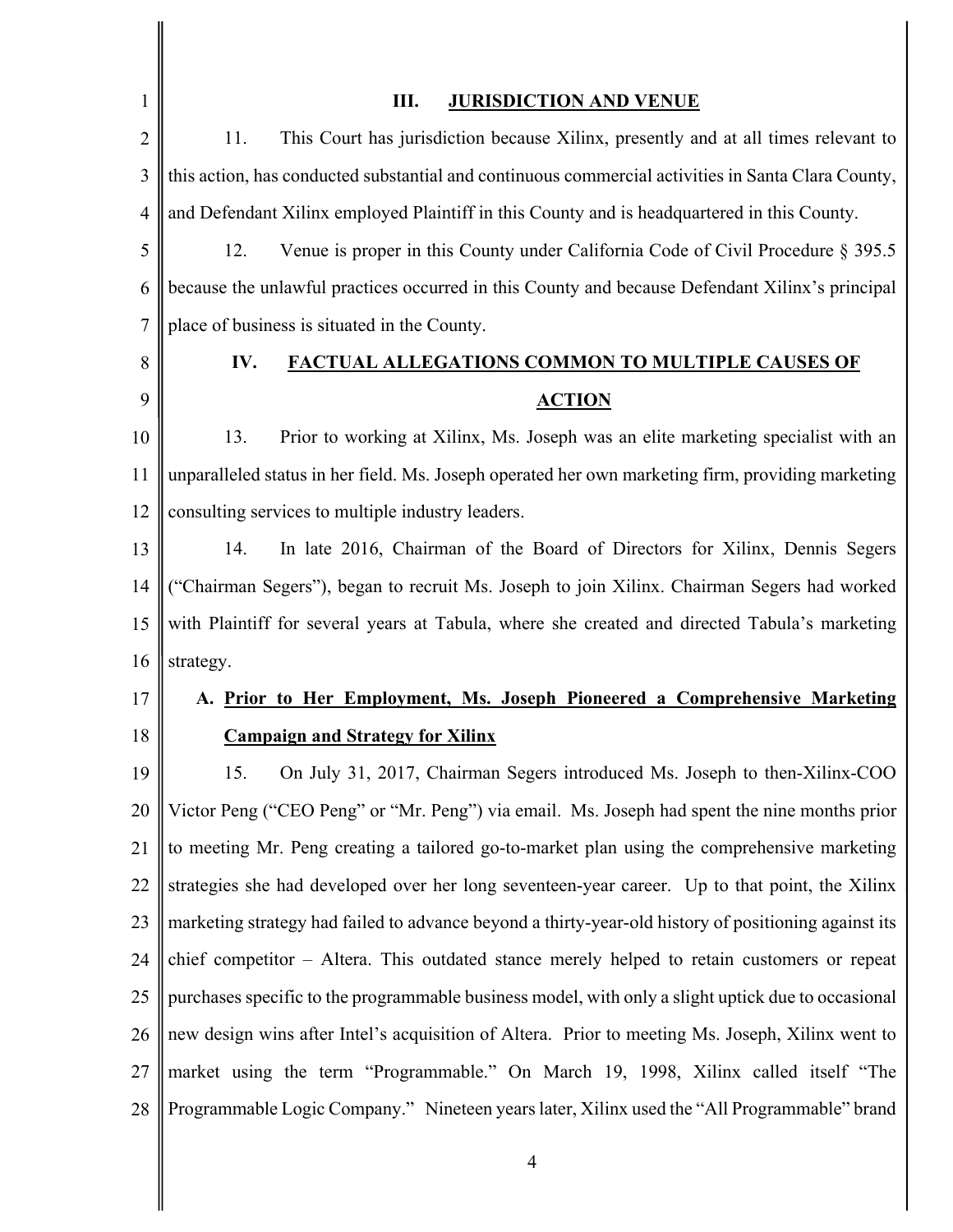1 to describe the company in their 2017 "About Xilinx" statement.

2 3 4 5 16. Ms. Joseph and Mr. Peng met in person for the first time on August 8, 2017. Mr. Peng was receptive to Ms. Joseph's strategy and appeared eager to use her ideas and sophisticated go-to-market approach to influence the Xilinx customer and investor experience. He asked to meet with Ms. Joseph again later that month.

6 7 8 9 10 11 12 13 14 15 17. On August 24, 2017, Ms. Joseph presented Mr. Peng an extensive analysis of the Xilinx marketing and IR (Investor Relations) program, focusing on an analytical approach to customer-centric marketing, in two 50+ page PowerPoint slide decks. Her strategies outlined the psychological dynamics of communication which effectively position a company to achieve new opportunities. Ms. Joseph prepared detailed plans to overhaul each area of the Xilinx customer experience from branding, web tactics and design, product positioning, thought leadership, events, launch strategies, investor relations, and corporate positioning. Ms. Joseph's slide decks were marked "Confidential," reflecting the fact that her strategies could only be used or disclosed in a manner to which she agreed. Ms. Joseph's analysis was so well received that Mr. Peng pushed for Ms. Joseph to help him rebrand and direct upcoming events.

- 16 17 18 19 20 18. On September 11, 2017, Ms. Joseph presented her analysis and strategies to Xilinx executive staff. Following those meetings, Mr. Peng verbally offered Ms. Joseph the position of Senior Vice President of Marketing. Ms. Joseph texted Chairman Segers letting him know, and minutes later Chairman Segers called to welcome her to Xilinx. Ms. Joseph would replace the then-current Senior Vice President of Marketing, Steven Glaser.
- 21 22 23 24 25 26 27 28 19. After that September 2017 meeting, Ms. Joseph and Mr. Peng were often in touch by messaging, phone, email and in person. In September, Chairman Segers informed the Xilinx Board that Ms. Joseph would be replacing Mr. Glaser. Ms. Joseph subsequently prepared a presentation for Xilinx board members Mary Louise (ML) Krakauer and Elizabeth Vanderslice on her view of the semiconductor marketplace in November 2017. Once again, Ms. Joseph's presentation materials were marked "Confidential," reflecting the understanding that her strategies and work product could only be used on terms to which she would agree. The Board was impressed with her comprehensive analysis and the sophistication of her work.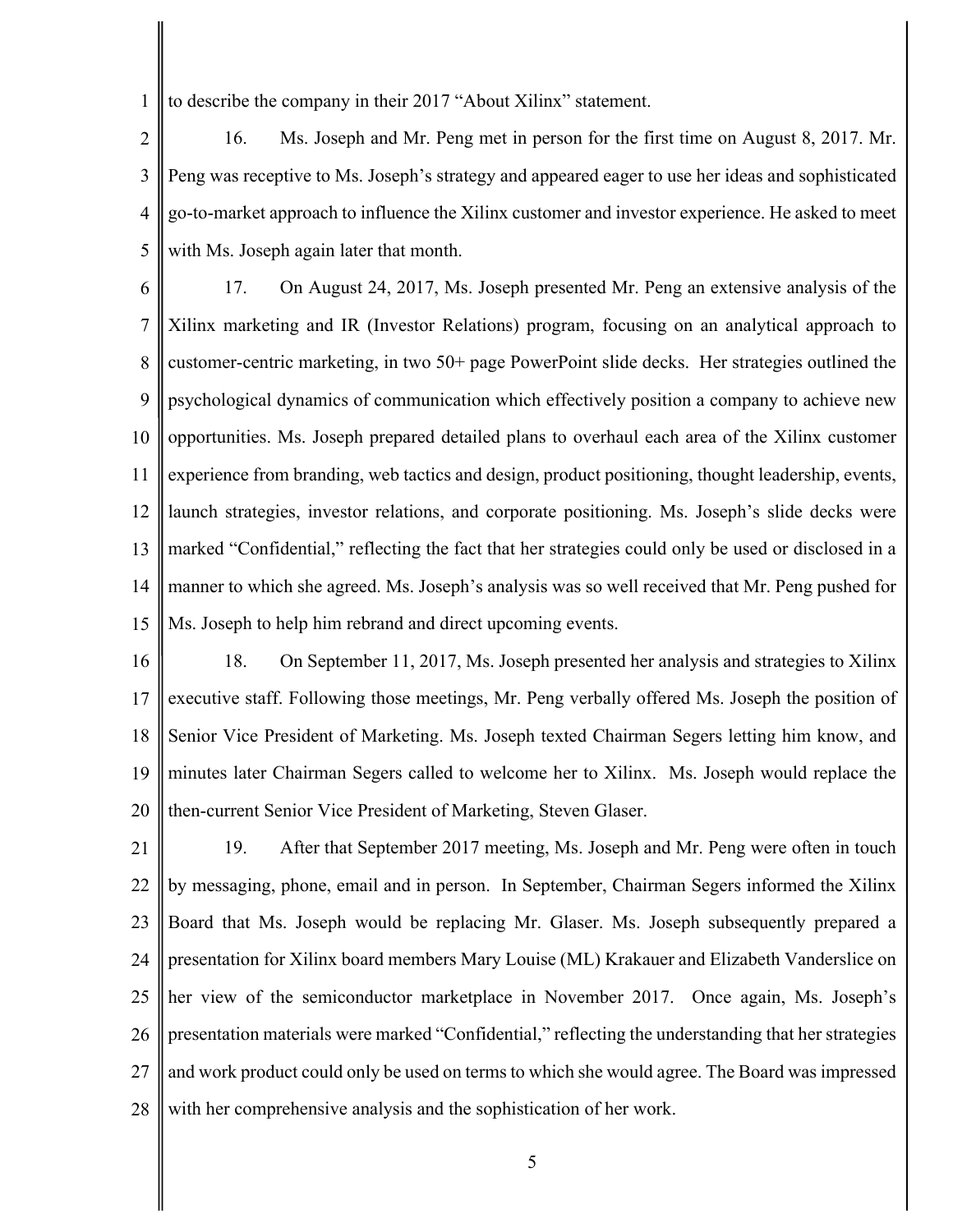1 2 3 4 5 6 7 8 9 10 20. During the course of numerous meetings with Ms. Joseph, Mr. Peng began to understand that deploying Ms. Joseph's strategy to transform the Company was essential for Xilinx to finally compete in a meaningful way with Nvidia and Intel. Mr. Peng had hired an outside vendor, Nth Degree, to perform part of that task but quickly saw that its ideas were not as innovative or effective as those of Ms. Joseph. On November 11, 2017, Mr. Peng asked Ms. Joseph to add her own thoughts and ideas to the finalized and approved strategy from Nth Degree. The three concepts proposed by Nth Degree were "The New Frontier," "Power of X," and "Unleashed," none of which Ms. Joseph considered innovative enough to help identify or motivate new customers. In 2017, Mr. Peng selected the concept "The New Frontier" which was first used by Xilinx in 2014.

11 12 13 14 15 16 17 21. Ms. Joseph believed that the Xilinx marketing program was ineffective and tactical based. Xilinx needed to conceptualize new ideas and put them into practice if the Company had any reasonable chance to scale beyond its niche component status, which had achieved underperforming single digit revenue growth since FY 2012. Ms. Joseph requested a meeting with Mr. Peng about rebranding and suggested that the Nth Degree theme be abandoned. She instead proposed the term "Adaptable Intelligence," along with an "adaptability" theme instead of the "programmability" theme Xilinx has used since the Company was founded in 1984.

18 19 20 21 22 23 24 25 26 22. On November 26, 2017, Ms. Joseph introduced Mr. Peng to the branding approach that she had developed: "Adaptive Compute Processing" (ACP). Xilinx had invented the FPGA (Field Programmable Gate Arrays) and for over three decades has been known as the "FPGA Company." Mr. Peng enthusiastically embraced the adoption of ACP and informed Ms. Joseph that he was "no longer stuck on XPU." XPU (Xilinx Processing Unit) had been used for several years as the internal name for a new product line Xilinx had developed named Everest, which was set to launch in 2018. Mr. Peng asked Ms. Joseph to meet with Xilinx marketing staff to direct the launch of the new technology using her marketing ideas and strategies that she had been developing for years.

27 28 23. A discussion between Mr. Peng, Chairman Segers, and Ms. Joseph ensued about compensation for Ms. Joseph's strategies and work product—all of which had been confidentially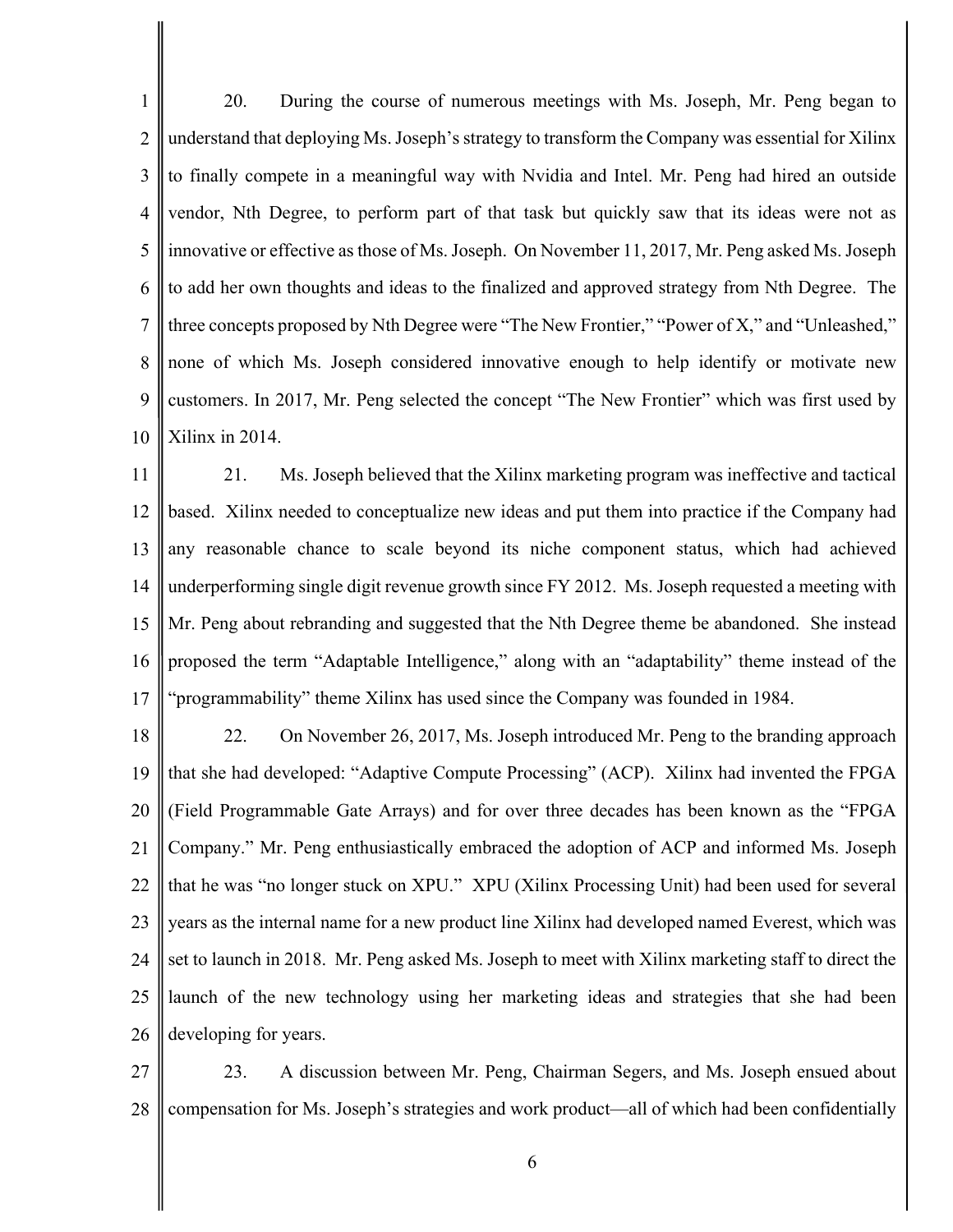1 2 3 4 5 6 7 8 developed by Ms. Joseph through tremendous effort, and which were shared with Mr. Peng under a mutual understanding that Ms. Joseph would be appropriately compensated for the information and ideas reflected in her confidential presentations and work product. Mr. Peng assured Ms. Joseph that the value of her intellectual property would be accounted for in a generous long-term compensation package, rather than having Xilinx pay Ms. Joseph a fee for the substantial work and valuable strategies she had developed over a long career. On information and belief, the Xilinx Board's Compensation Committee met three times to approve this compensation package, which recognized the substantial value of Ms. Joseph's ideas and work product.

9 10 11 12 13 14 24. The effort towards rebranding started to be set into motion on November 27, 2017, when Steve Douglass, Vice President of Corporate Sales, sent an email to Ms. Joseph asking her to integrate her new branding, messaging, and graphical language into Mr. Peng's 2018 Worldwide Sales Conference strategy. The next day, Ms. Joseph created the final new technology name, "ACAP" (Adaptive Computer Acceleration Platform), with Mr. Peng also giving high praise to Ms. Joseph's creation of the tagline "Designing Adaptable Futures."

15 16 17 18 19 20 21 25. On December 10, 2017, Ms. Catia Hagopian, then-Vice President of Legal Affairs, emailed Ms. Joseph an Offer Letter. It was agreed by Mr. Peng at the time that Ms. Joseph's start date would not be until after Mr. Peng was appointed CEO. On December 26, 2017, Ms. Joseph submitted a signed offer letter to Ms. Hagopian. Ms. Joseph decided to accept the position because she believed that her marketing strategy could help the Company scale in organic revenue growth, including strategically positioning Xilinx for a proposed acquisition for maximum customer growth, competitive synergies, and shareholder return.

22 23 24 25 26 27 28 26. Mr. Peng apparently had serious doubts about the prospects of growth for Xilinx. In 2017, Mr. Peng forecasted slow growth for Xilinx, predicting 2% Compound Annual Growth Rate, from FY18-FY22 and a challenged revenue reduction from older 28nm products. The Company averaged a low single digit revenue growth rate from FY11-FY18. In addition, Mr. Peng expressed concerns that the \$1.5B R&D investment in 7nm Everest technology would take ten years to yield a return due to their lack of a software stack ecosystem. Xilinx would be falling below critical mass as it scaled down in process nodes, so it needed to accelerate growth. In mid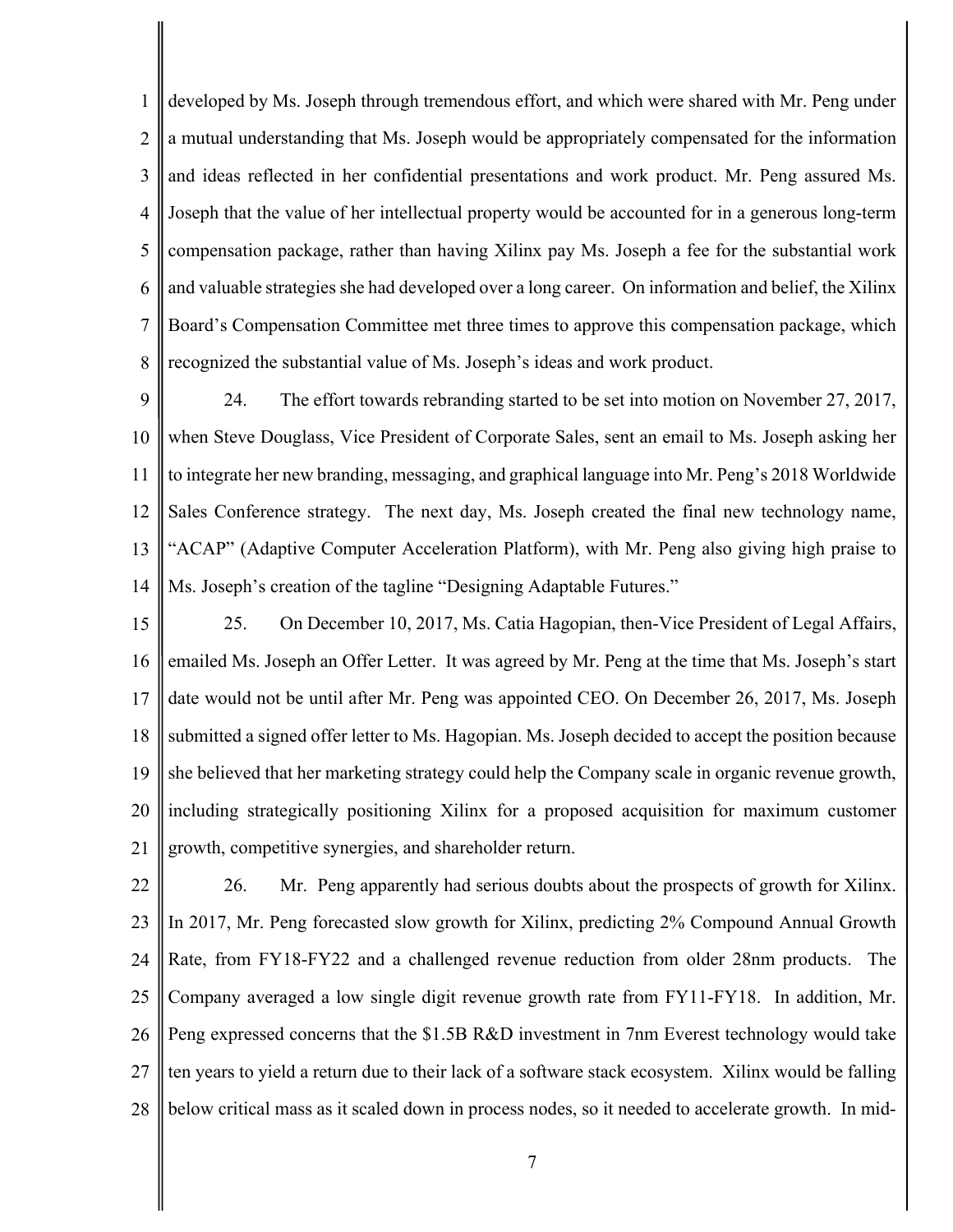1 2 3 December 2017, Mr. Peng cancelled the 2018 Worldwide Sales Conference due to budget issues. Mr. Peng informed Ms. Joseph and the sales team that he expected the Company growth to continue its flatline into 2018.

4 5 6 7 8 9 10 11 27. On January 4, 2018, Ms. Joseph wrote and released the press release announcing the retirement of Xilinx's then-CEO, Mr. Moshe Gavrielov, as well as the appointment of Victor Peng as the new CEO. Under the leadership of Mr. Gavrielov, Xilinx revenues were largely flat – growing from \$1.84B in FY2008 to \$2.54B in FY2018. Mr. Peng was pleased with the investor and press strategy and again praised Ms. Joseph highly for her work. That same day, Ms. Joseph contacted the show "Mad Money" about Mr. Peng's CEO appointment. That contact led to CNBC mentioning Xilinx repeatedly. The next day, Xilinx's stock price received a "Cramer Bounce" of 5.21%.

12 13 14 15 16 28. On January 7, 2018, Mr. Peng sent out an email stating that Ms. Joseph would be leading Corporate Strategy and Marketing, reporting directly to him. Mr. Peng continued his high praise of Ms. Joseph for her work on the CEO Launch, and on January 11, 2018, Mr. Peng asked Ms. Joseph to help prepare him for the company-wide presentation, which would include her creation of an image and strategy for Mr. Peng to present to the global employee base.

17 18 19 20 21 29. As of early January 2018, the Everest Launch was still on the calendar. However, nothing had been prepared for what was supposed to have been the biggest Xilinx event since the launch of Virtex in the 1990s. Ms. Joseph was told by the marketing team as late as December 2017 that because of the ambiguity in Mr. Peng's vision, no content had been created and the only thing that was confirmed for the Everest launch was Mr. Peng's XPU name.

22 23 24 25 26 27 28 30. Mr. Glaser sent Ms. Joseph a copy of the New Xilinx Outbound Program and Priorities presentation in December 2017. Again, those presentations were focused on an "All Programmable" future for Xilinx. Ms. Joseph was concerned with the lack of innovation in marketing necessary to win competitive battles in already established high growth markets and attracting new customers in core products. In a meeting with Mr. Peng, Salil Raje (Senior Vice President of Xilinx Software) and Liam Madden (Senior Vice President of Xilinx Hardware), Ms. Joseph broached the idea of moving Xilinx away from "Programmable" to "Adaptable." Since the

8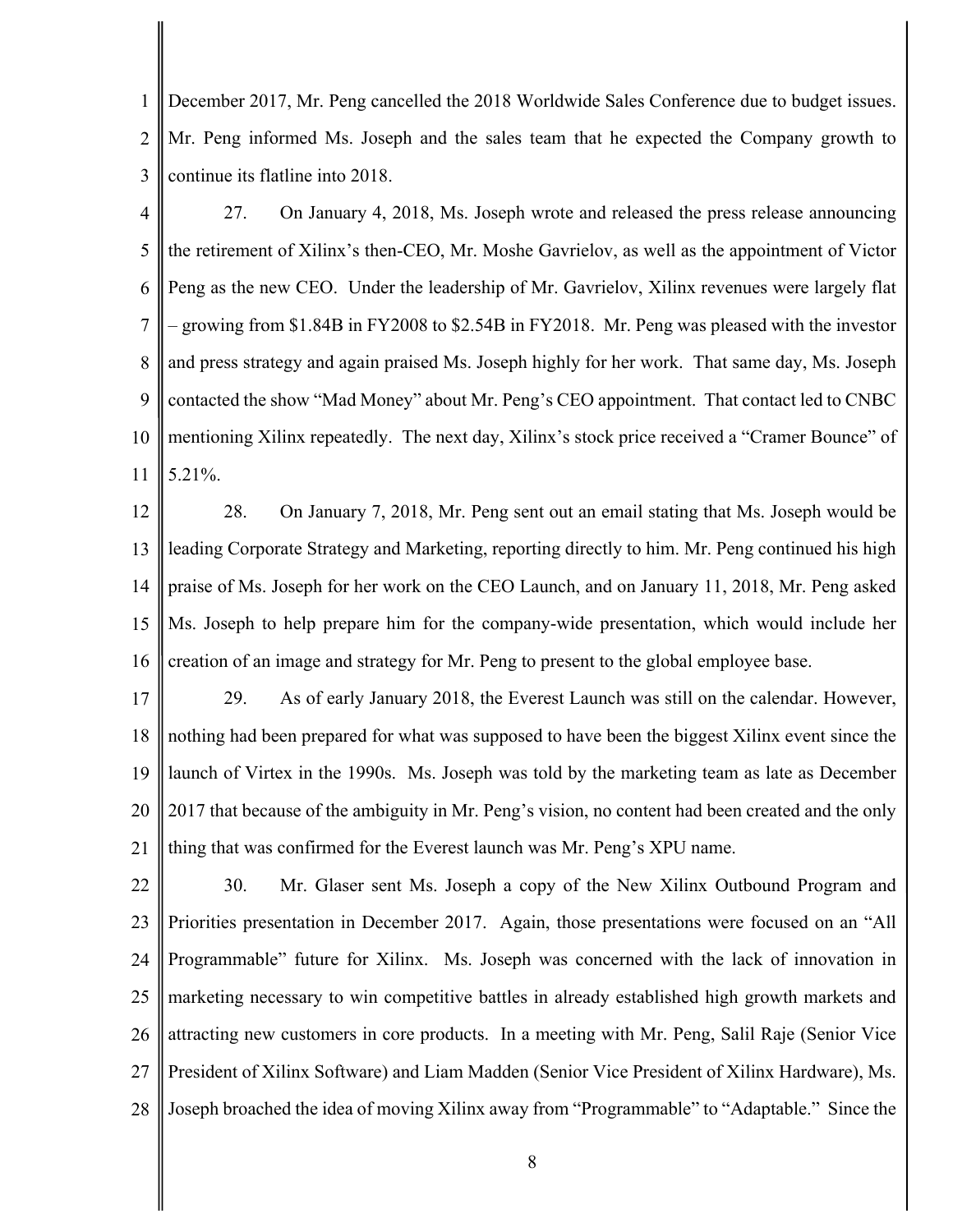Company would be rebranded, she suggested a new thought leadership brand for Mr. Peng as well.

2 3 4 5 6 7 8 9 10 31. On January 14, 2018, Ms. Joseph shared with Mr. Peng her concepts for new brand marks and the plan to change all Xilinx marketing materials based on the new designs she directed. On January 25, 2018, in a text message to Mr. Peng, Ms. Joseph shared the term "adaptable intelligence." The next day, Mr. Peng held his first executive staff meeting as CEO, where he asked Ms. Joseph to present her marketing strategies – including the new Company brand replacing Programmable. Over the next couple of days, Ms. Joseph and Mr. Peng messaged each other about eighteen possible taglines around the word "adaptable" until they agreed on Ms. Joseph's "Adaptable Intelligence" idea, a term that was formally introduced to the Company during Mr. Peng's first internal all-hands meeting on February 1, 2018.

1

11 12 13 14 15 16 17 32. The next day, February 2, 2018, Ms. Joseph began her employment with Xilinx. By that time, Ms. Joseph had devoted substantial time and effort developing and implementing the new marketing and branding strategy of Xilinx before becoming an employee of Xilinx. Ms. Joseph had not signed, and never did sign or otherwise enter, any assignment agreement that transferred her intellectual property rights in the marketing and branding strategy she had developed before her employment commenced. Ms. Joseph owned the intellectual property rights in those confidential strategies and work product.

18

19

# **B. Plaintiff Discovers Sexual Harassment, Sex Discrimination, and Sex-Based Pay Disparities While Preparing to Begin Her Employment at Xilinx**

20 21 22 23 24 25 26 27 33. In November 2017, as Ms. Joseph was preparing to step into her role, Xilinx provided her with salary and grade level information for the employees in the Marketing Department, as well as a number of other organizational materials. From November 2017 through January 2018, Ms. Joseph regularly emailed with Xilinx employees in the marketing, finance, and Human Resources departments regarding the organizational structure, budget, and salaries for the department Ms. Joseph would soon manage. These materials and communications with soon-tobe colleagues revealed wide-spread sex-based pay disparities, sex discrimination, and sexual harassment within the Marketing Department.

28

34. Plaintiff observed that women at Xilinx were frequently assigned titles, grades, and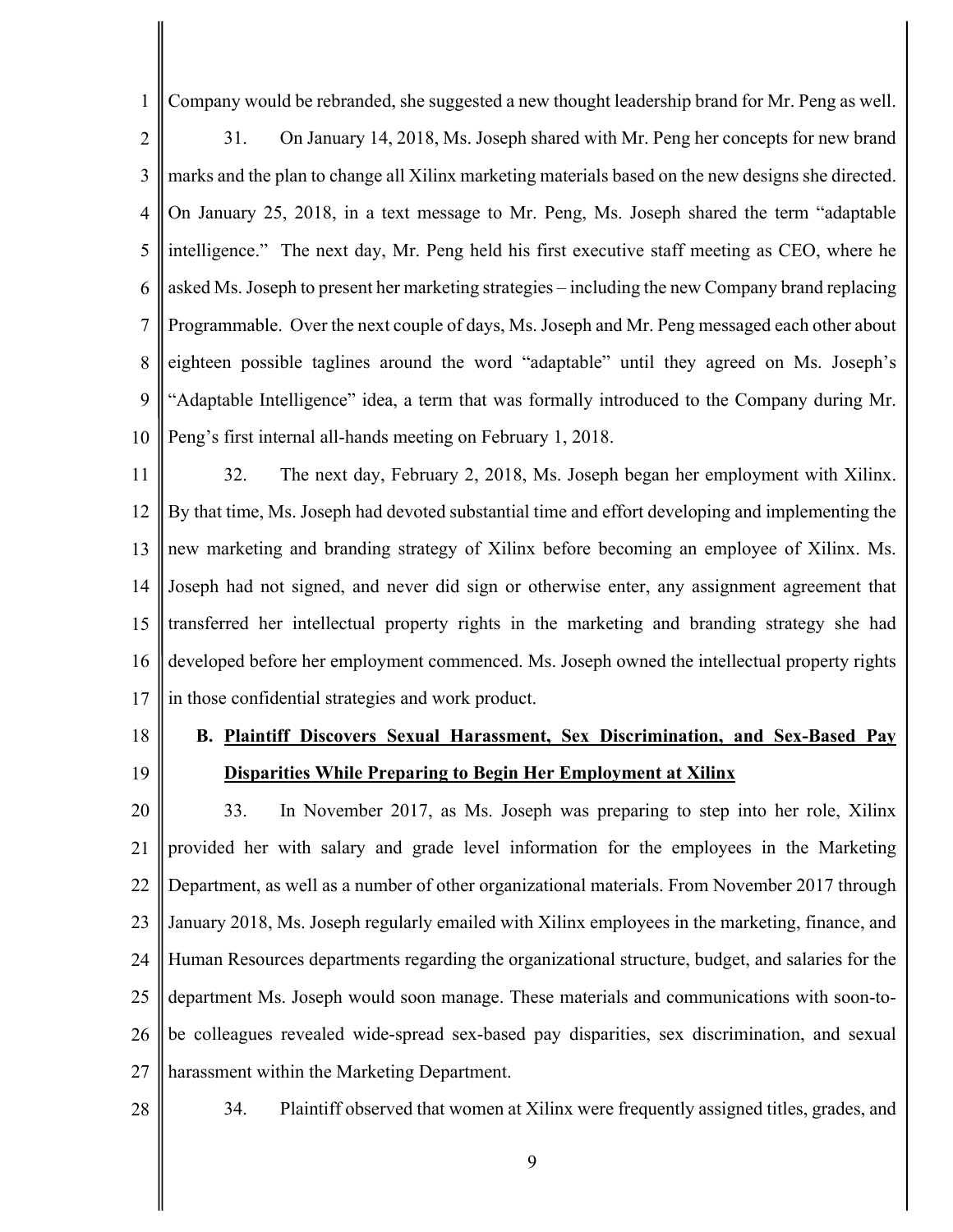1 2 3 4 5 6 7 8 levels that in-part understated their roles and contributions, while men were assigned titles, grades, and levels that in-part *overstated* their roles and contributions. As a result, women frequently possessed lower ranking titles, grades, and levels than men performing substantially similar and equal work. For example, a disproportionate number of positions at the highest pay grades (E.10 and E.9) were held by men, while women possessing the same or greater responsibilities dominated the lower level pay grades (E.7 and E.8). Because these disparities in title, grades, and levels correlated to differences in compensation, Xilinx was paying women substantially less than it paid their male counterparts.

9 10 11 35. Plaintiff also discovered that women in the Marketing Department often bore additional burdens, on top of their fulltime marketing work, and they received no additional compensation for this additional work.

12 13 14 15 16 17 18 19 36. Plaintiff also learned of a flourishing sex-based hostile work environment. As Ms. Joseph discovered in the leadup to her start date, women at Xilinx were at times disrespected, dismissed, demeaned, bullied, and undervalued relative to male employees. Female employees speaking to Ms. Joseph repeatedly described being yelled at and demeaned. Plaintiff learned that some women had complained about mistreatment by a male senior manager who continued to work at the Company with no repercussions. Some female employees informed Plaintiff that women were not respected and were treated as less than equal. There were, additionally, wellknown allegations of sexual misconduct at the Company.

20 21 22 23 24 25 26 27 28 37. Retaliation against women who raised complaints was standard operating procedure within Xilinx. In or about September of 2017, the Executive Administrative Assistant to Mr. Peng, Eddie Fisher, warned Ms. Joseph about the retaliatory regime at Xilinx. Ms. Fisher identified Catia Hagopian, Marilyn Meyer, the Senior Vice President of Human Resources, and Andee Nieto, the Senior Director of Human Resources, as the members of a cabal referred to as the "Three Musketeers" that would join forces to "usher out" any women who spoke out at the Company, especially on matters related to sexism. Throughout Ms. Joseph's conversations with certain female employees, fear of retaliation was a common refrain, and some employees recounted stories of retaliatory terminations.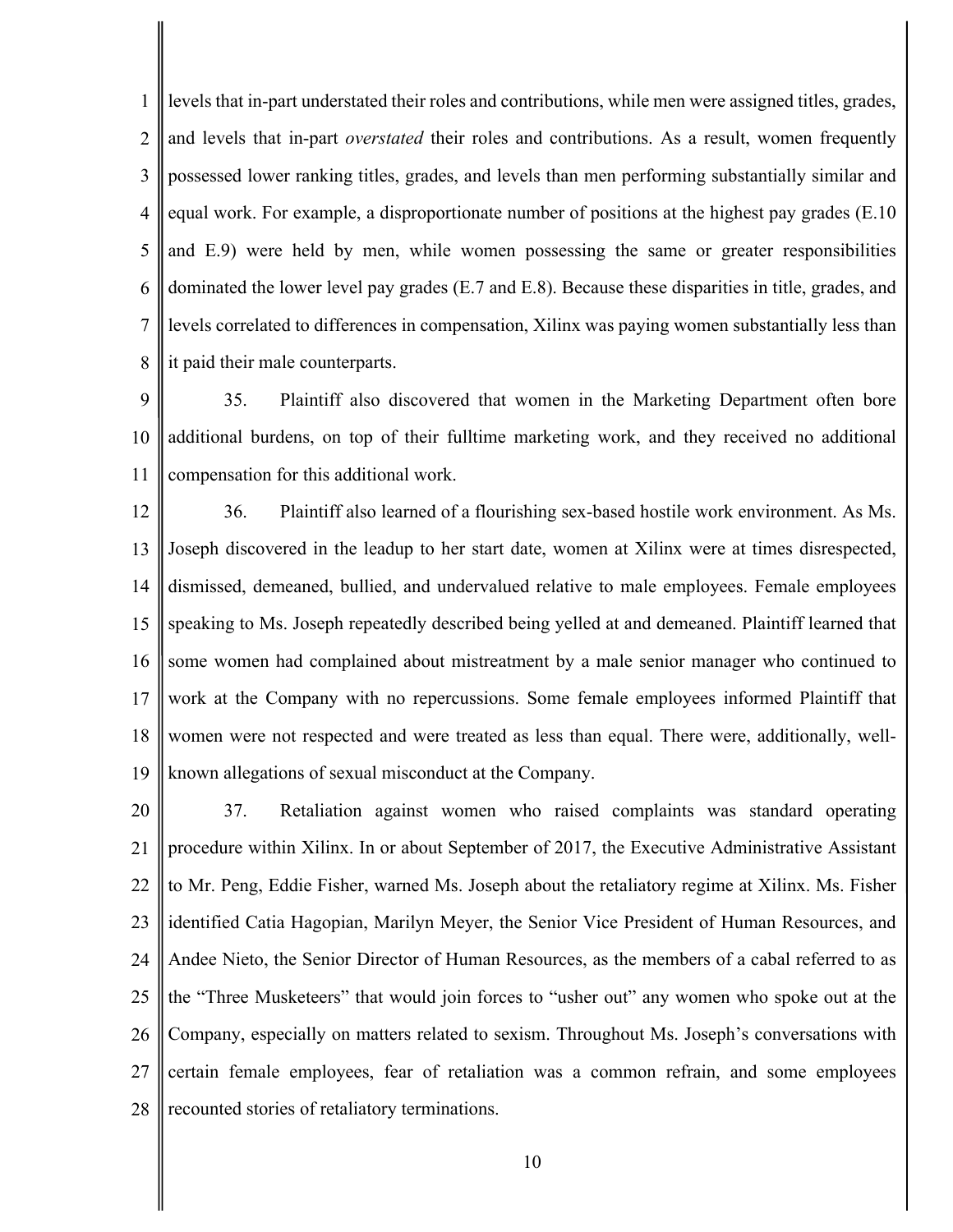1

#### **C. Ms. Joseph Discloses, Opposes, and Seeks to Correct Sex-Based Pay Disparities**

2 3 4 5 6 7 38. As a successful woman in a male-dominated company in a male-dominated industry, Ms. Joseph could not turn a blind eye to the plight of other women at Xilinx. In short order, she began to take steps to draw attention to this unlawful activity and receive necessary approvals for her proposed plan to correct it. The response from Xilinx's senior leaders, ranging from dismissiveness to open hostility, made clear that the sex-based inequity, discrimination, and harassment occurred with the imprimatur of Xilinx's leadership.

8 9 10 11 12 39. On January 10, 2018, on a phone call with Chairman Segers, Ms. Joseph described the frequent discrimination and harassment, as well as the female employees' fears of retaliation for speaking out. In response, Chairman Segers stated, "I'm so ashamed. I am so ashamed. I didn't realize how bad Xilinx had become under [Mr. Gavrielov]." Despite this, Chairman Segers did nothing to address these issues or Ms. Joseph's concerns.

13 14 15 16 17 40. Following their phone conversation, Ms. Joseph texted Chairman Segers and expressed her belief that Ms. Meyer should be terminated because of her failure to take any action to address toxic culture at Xilinx. In response, Chairman Segers advised that Ms. Joseph "stay serious minded [and] to focus on the task at hand." He added that Ms. Joseph should "keep [her] opinions to [herself] and [she would] be a rockstar."

18 19 20 21 22 41. In January 2018, after a thorough review of job titles and responsibilities, Ms. Joseph color-coded her group's 2017 salaries in an excel spreadsheet which laid bare the pay disparities between men and women. She then reviewed her annual marketing budget and created a proposed plan to correct the titles, levels, and pay disparities within her team during the April 2018 focal review.

23 24 25 26 42. On January 19, 2018, Ms. Joseph had an impromptu meeting with nine female members of the Marketing Department. During this meeting, Ms. Joseph told the nine women that she knew that they were underpaid compared to the men at Xilinx, and that she would try to correct the problem when she took over by correcting their titles and raising their salaries.

27 28 43. Over the subsequent days and weeks, Ms. Joseph met with members of Human Resources and Legal Affairs regarding her proposed vision for the Marketing Department.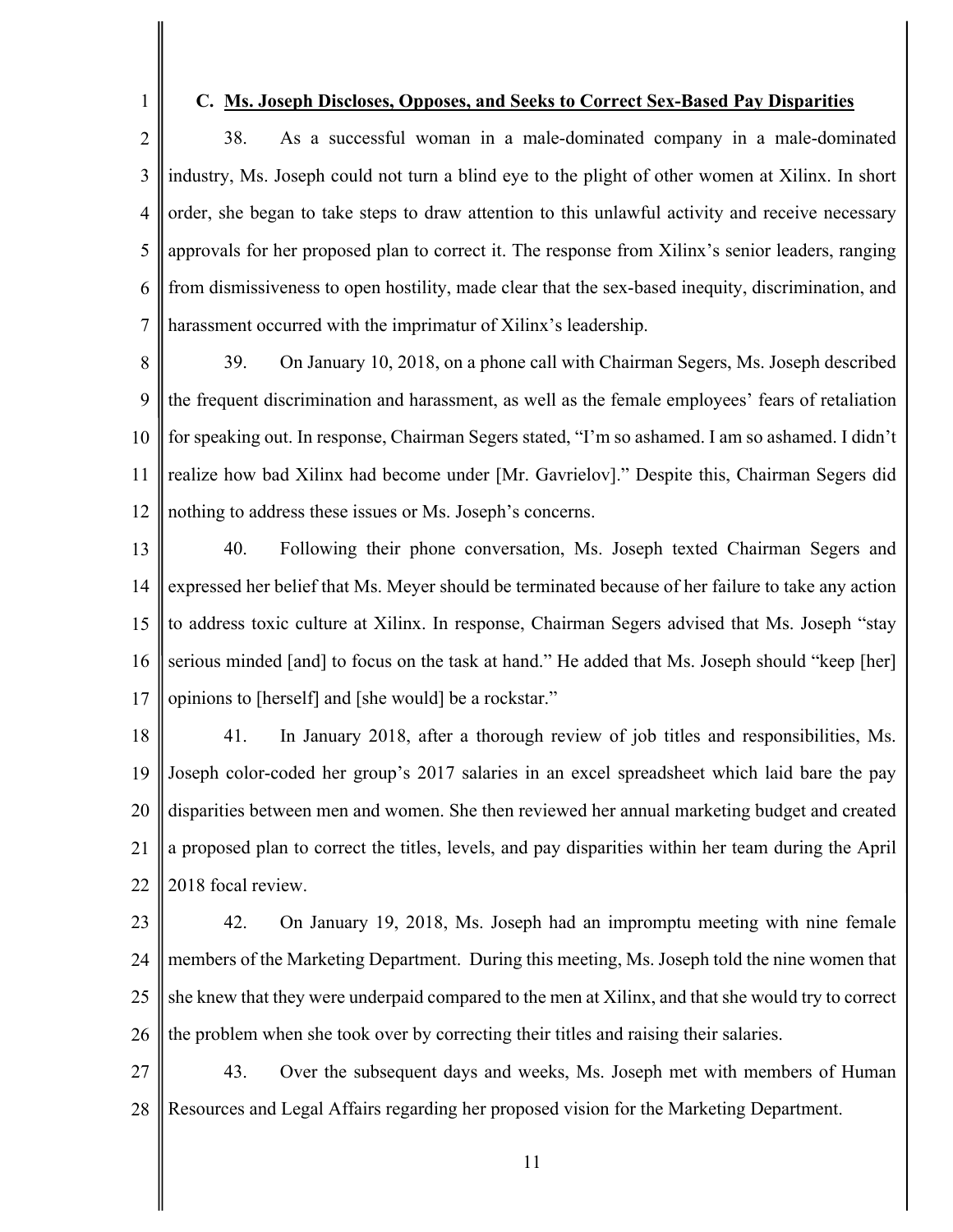1 2 3 4 5 6 7 8 9 44. On January 22, 2018, during a meeting with Ms. Hagopian and others, Ms. Joseph reiterated what she had told the nine employees during the January 19, 2018 meeting. Ms. Joseph stated that she had informed the women that their titles inaccurately reflected the significant work they were doing for Xilinx and that she believed women were, as a result, being underpaid in comparison to their male counterparts. Ms. Joseph also informed Ms. Meyer of her proposed plan to restructure her team in a manner that ensured fair titling and equal pay for the female employees. Ms. Joseph showed Ms. Hagopian the current organizational chart for the department and identified a specific example of a female employee who Xilinx had under-titled and undercompensated. Ms. Hagopian laughed and said, "Welcome to Xilinx."

10 11 12 13 14 15 45. Ms. Joseph also had several calls with Chairman Segers about the topic of unequal pay. During these calls, she raised the need to correct the salaries and titles of female employees in her department. Ms. Joseph stated that she believed that these disparities could be corrected through her proposed updated budget. Again, Chairman Segers pressured Ms. Joseph to remain silent. Chairman Segers instructed Ms. Joseph on these calls to work on executing for Xilinx first and to wait on solving any disparities or issues at the Company.

16 17 18 19 20 21 46. On January 26, 2018, Ms. Joseph met with Ms. Meyer to discuss the treatment of women, and Ms. Joseph's plan for the Marketing team going forward. At this meeting, Ms. Joseph disclosed to Ms. Meyer that she had learned that women in the Marketing Department had faced discrimination and harassment under her predecessor, and that this treatment was unacceptable. Ms. Meyer laughed and told Ms. Joseph that she was not at all surprised, as this mistreatment had been uncovered during previous investigations.

22 23 24 25 26 27 28 47. On January 30, 2018, Ms. Joseph met with Ms. Nieto and an employee reporting to Ms. Joseph. Ms. Joseph discussed the discrepancies in job titles and compensation for female employees and asked Ms. Nieto to ensure the titles of the marketing employees were updated. On January 31, 2018, Ms. Joseph followed up with Ms. Nieto and asked that an employee assisting her be given access that day to Radford, a Human Resources software used to determine salaries and titles, so that Ms. Joseph could assist in resolving the discrepancies. Ms. Joseph sent Ms. Nieto a copy of the reorganized department chart that Ms. Joseph had completed, illustrating the changes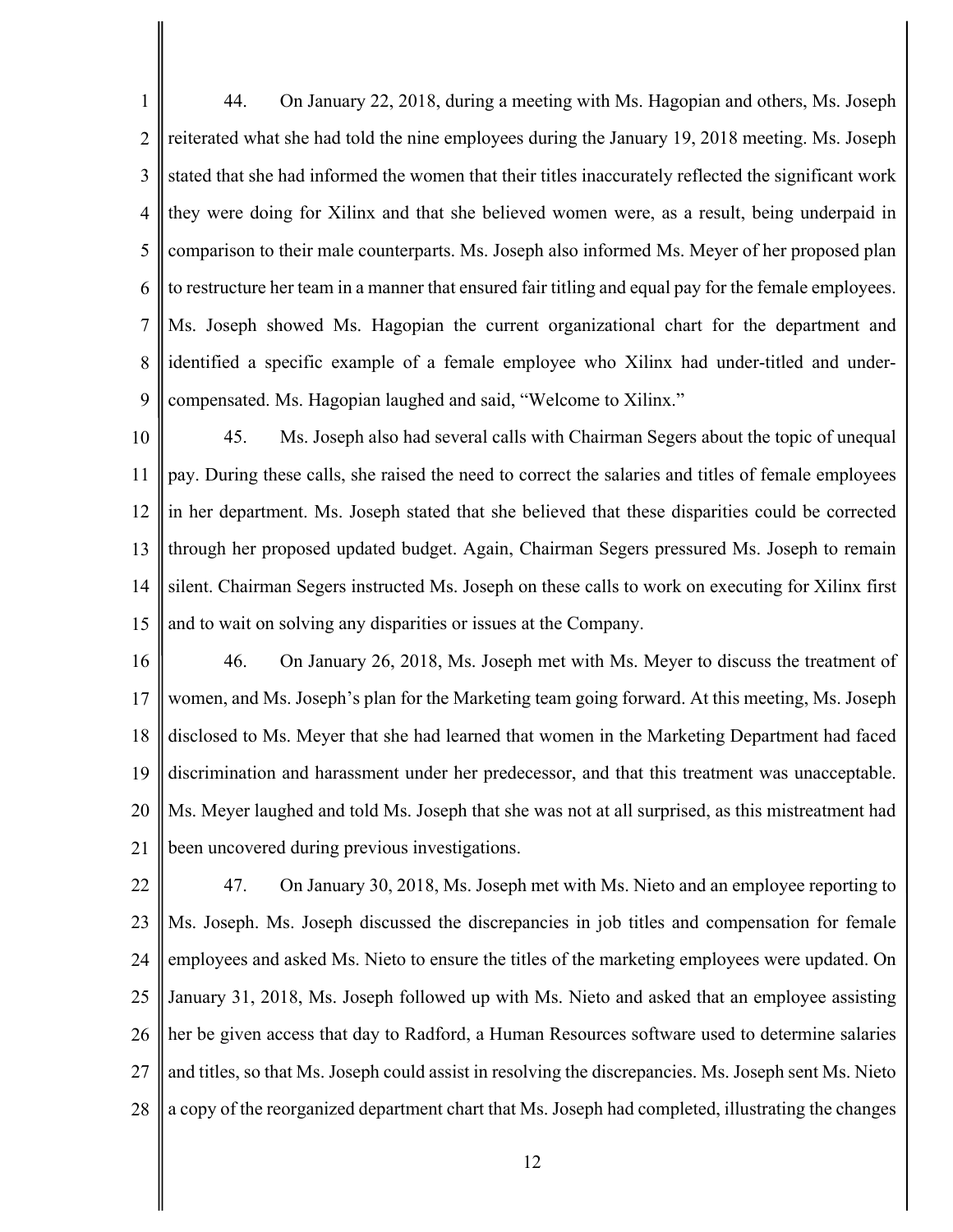1 that Ms. Joseph proposed.

| $\overline{2}$ | Ms. Joseph's efforts to improve conditions for women at Xilinx-and the<br>48.                          |
|----------------|--------------------------------------------------------------------------------------------------------|
| 3              | Company's persistent refusal to implement Ms. Joseph's suggestions—continued once Ms. Joseph           |
| $\overline{4}$ | joined the Company on February 2, 2018. Shortly after she began her employment, Ms. Joseph             |
| 5              | met with Andee Nieto and the senior members of the sales and vertical marketing team to discuss        |
| 6              | her proposed changes to the organization, including changes to align titles with job responsibilities. |
| 7              | 49.<br>On or about February 2, 2018, Ms. Joseph met with Mr. Vincent Tong, Executive                   |
| $8\,$          | Vice President of Global Operations and Quality. Mr. Tong suggested that the way Mr. Peng              |
| 9              | interacted with female employees was strange and asked Ms. Joseph if she felt safe or scared to        |
| 10             | work with Mr. Peng. In another conversation with Chairman Segers, Ms. Joseph mentioned Mr.             |
| 11             | Tong's implication that Mr. Peng had problems with female employees and that they were afraid          |
| 12             | to work with him. Chairman Segers acknowledged these concerns but reiterated to Ms. Joseph that        |
| 13             | she should focus on executing for the Company.                                                         |
| 14             | Throughout February 2018, Ms. Joseph followed up regarding the changes to titles<br>50.                |
| 15             | and compensation that were necessary to bring an end to ongoing pay disparities between men and        |
| 16             | women at Xilinx. In or about mid-February 2018, Ms. Joseph began to prepare for the upcoming           |
| 17             | April focal review, at which time she anticipated changes to align pay and titles with job             |
|                |                                                                                                        |

18 19 20 21 22 23 24 responsibilities would be implemented. As part of these preparations, Ms. Joseph was scheduled to meet with members of the Human Resources and Finance departments, in or around the end of February, to discuss effectuating changes to levels and compensation to align with the new titles that properly reflected women's true job responsibilities. The purpose and effect of these meetings would have been to increase the compensation of multiple women to levels commensurate with the compensation of their male colleagues who performed substantially similar and equal work. Ms. Joseph was terminated before these meetings could take place.

25

#### **D. Xilinx Terminates Ms. Joseph in Retaliation for her Protected Conduct**

26 27 28 51. On February 14, 2018, at a Board of Directors meeting, Ms. Joseph unveiled the marketing strategy that she had been working on prior to her employment at Xilinx. At the conclusion of her presentation, Xilinx Board members praised Ms. Joseph. Board members and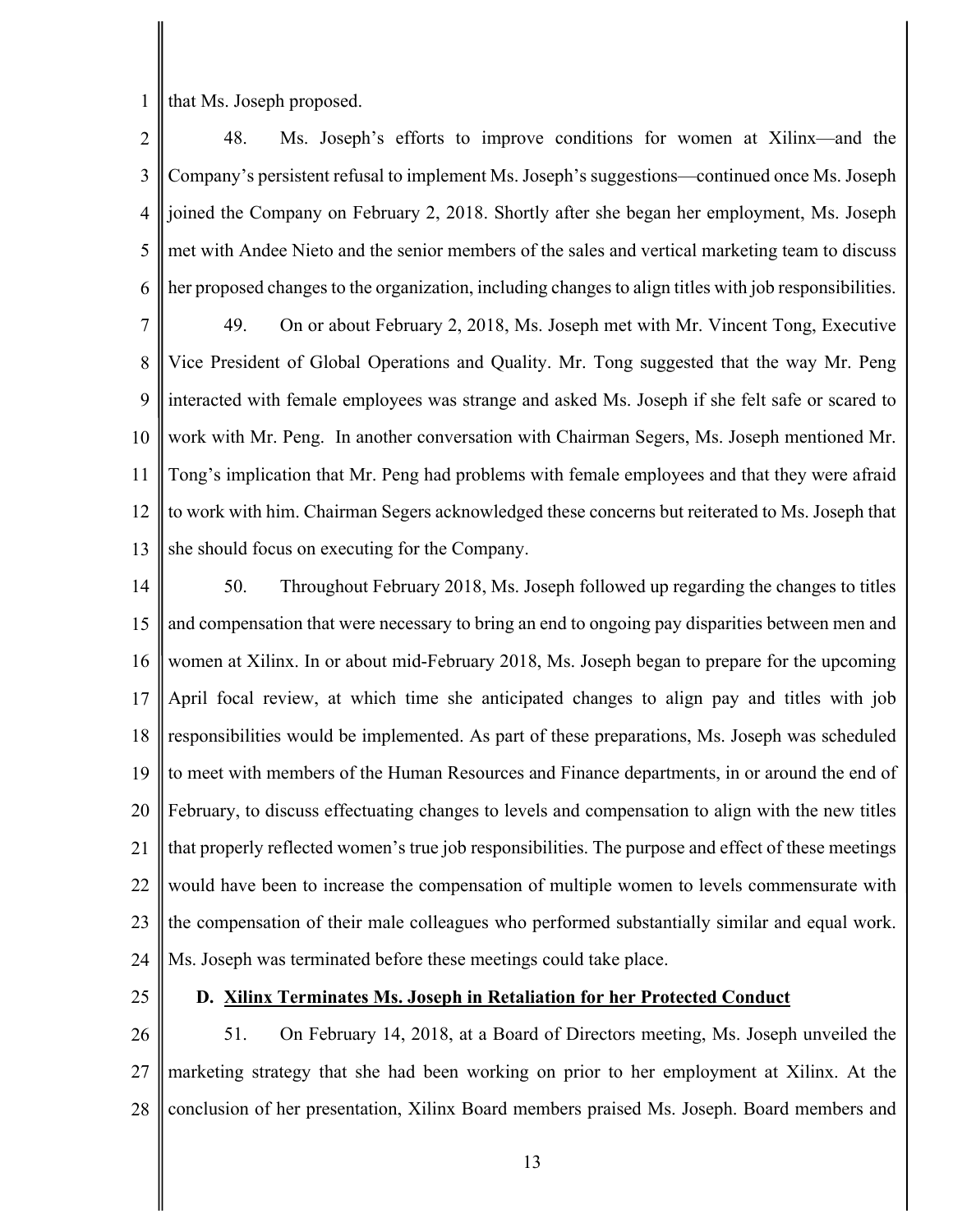1 2 3 4 executive staff stated that her presentation was "very, very impressive," that Ms. Joseph had "[knocked] it out of the park," and that she was clearly "a marketing expert." They unanimously made it clear they were looking forward to working with Ms. Joseph and that she had earned an overwhelming mandate to pursue the agenda she had laid out.

5 6 7 8 9 10 11 12 13 14 15 16 17 18 52. This success was short-lived. On the morning of February 20, 2018, Ms. Nieto informed Ms. Joseph that she would need to meet with Ms. Meyer. During that meeting, Ms. Meyer interrogated Ms. Joseph regarding the January 19 meeting at which Ms. Joseph had acknowledged and stated her intent to correct sex-based pay disparities. Ms. Meyer asked whether Ms. Joseph had told the women in attendance at that meeting that they were underpaid and that there was a pay inequity between the female and male employees at Xilinx. Ms. Joseph confirmed that she had, that she believed this to be true, and that she wanted Xilinx to correct their salaries and titles. In response, Ms. Meyer became enraged and yelled, "I cannot believe that came out of your mouth . . . As an officer of the Company, you have to know what you can and cannot say" and "How could you say such a thing?" Ms. Meyer also protested, "The women are not complaining" and asked Ms. Joseph angrily, "Why are you doing this?" Ms. Meyer made it clear that she would not address the pay inequity, asking Ms. Joseph whether the female employees were "deserving." Finally, Ms. Meyer stated that she would now have to take action to protect the CEO and the Chairman of the Board.

19 20 21 22 23 24 25 26 27 53. On February 23, 2018, only three days after Ms. Meyer had yelled at Ms. Joseph and stated Ms. Meyer would need to protect the CEO and Chairman, CEO Peng fired Ms. Joseph. At the time CEO Peng fired Ms. Joseph, he acknowledged that Ms. Joseph's work had been exemplary, but claimed that a number of other factors were recently taken into consideration. When pressed on these considerations, CEO Peng mentioned that Ms. Joseph had made comments to many of the women that the Company was going to have to correct. Ms. Joseph inquired whether these "comments" concerned her statements regarding the treatment of women (a reference to concerns about ongoing discrimination, unequal pay, and harassment). In response, Mr. Peng said, "you've said things," and refused to elaborate further, citing "legal reasons."

28

54. On February 24, 2018, Ms. Joseph briefly spoke with Chairman Segers regarding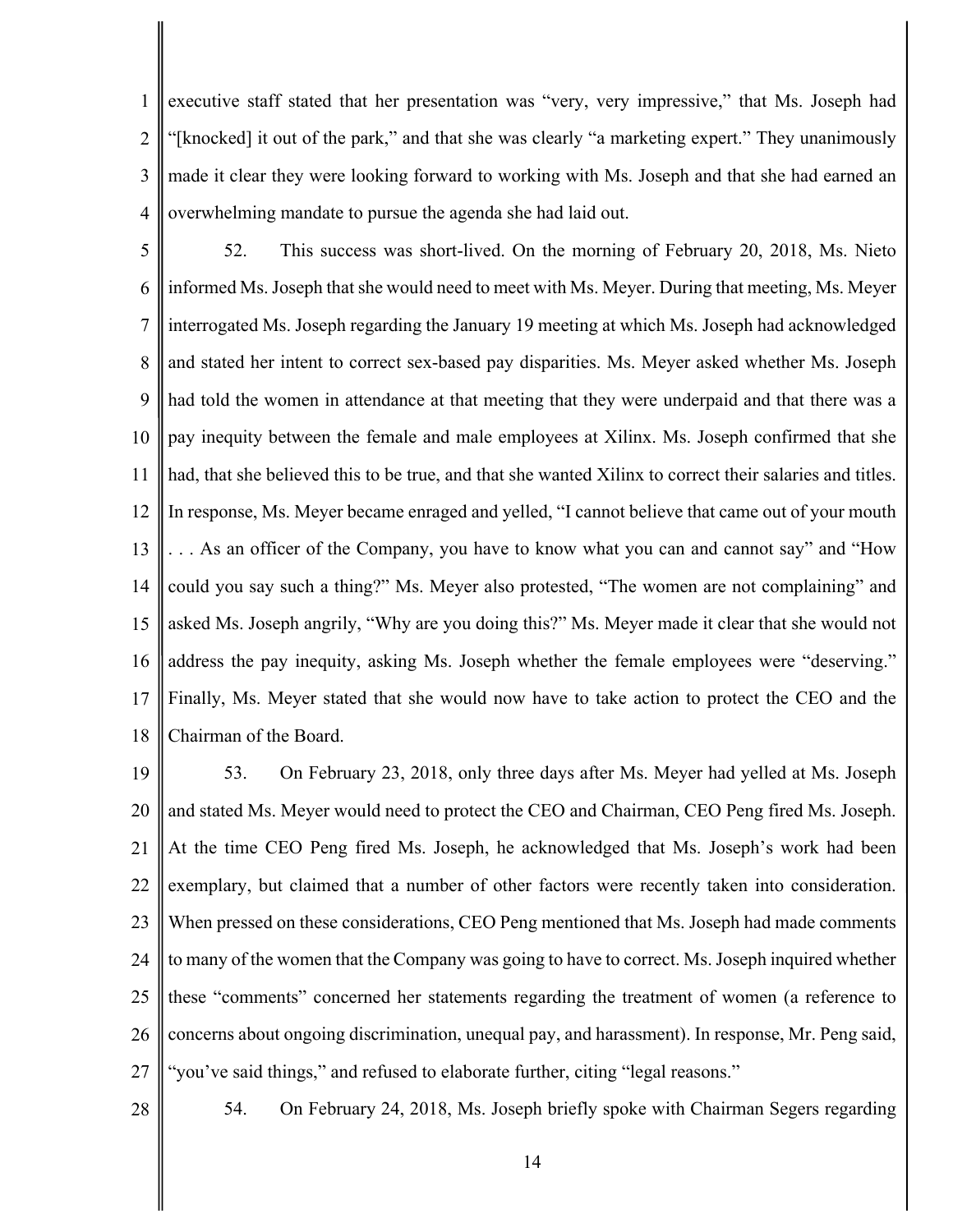1 2 her termination. Chairman Segers stated that he had had dinner with Mr. Peng and that he could not elaborate on the reasons for her termination due to "legal reasons."

- 3 4 5 6 55. On June 13, 2018, a now former Xilinx employee confirmed to Ms. Joseph that her protected conduct was the reason for her termination. This former employee informed Ms. Joseph that he had asked Chairman Segers why Ms. Joseph had been terminated, and Chairman Segers had replied to the effect of, "Sabrina said the females were underpaid, and one sued."
- 7
- **E. Defendants Steal and Implement Ms. Joseph's Rebranding and Repositioning Ideas, Strategies, and Plan, to the Immense Benefit of Xilinx**

8

9 10 11 12 13 14 15 16 17 56. Mr. Peng apparently had serious doubts about the prospects of growth for Xilinx. In a November 2017 meeting, Mr. Peng presented a slide deck outlining his view that the Xilinx business would never move beyond a niche component provider if the Company could not scale products and software. On November 28, 2017, Mr. Peng requested Ms. Joseph work with Salil Raje, Senior Vice President of Xilinx Software, to produce a software marketing strategy to build an ecosystem that could compete with Nvidia's CUDA (Compute Unified Device Architecture) platform. In mid-December 2017, Mr. Peng cancelled the 2018 Worldwide Sales Conference due to budget issues. Mr. Peng informed Ms. Joseph that he expected the Company growth to continue its flatline into 2018.

18 19 20 21 22 23 24 25 26 27 28 57. Xilinx took Ms. Joseph's ideas months before hiring her. Prior to meeting Ms. Joseph, Xilinx was looking to accelerate revenue growth using a multi-market approach that targeted data centers, emulation and prototyping, and wired communications sub-segments. The problem with this approach was that customers could not readily define the brand's identity and Xilinx had yet to achieve significant revenue in the data center market. Ms. Joseph solved this problem by focusing outbound positioning on a single high growth target market, namely data centers. Xilinx recognized the benefits of this concept as evidenced by the fact that Mr. Peng introduced Xilinx's Data First Strategy in his first press release as CEO, explaining that a challenge Xilinx historically faced was an outdated market view of the FPGA. The benefit of focusing on a single high growth industry was expected to translate to a significant change in perception. The change in the Company's public competitive strategy of Xilinx technology could, and did,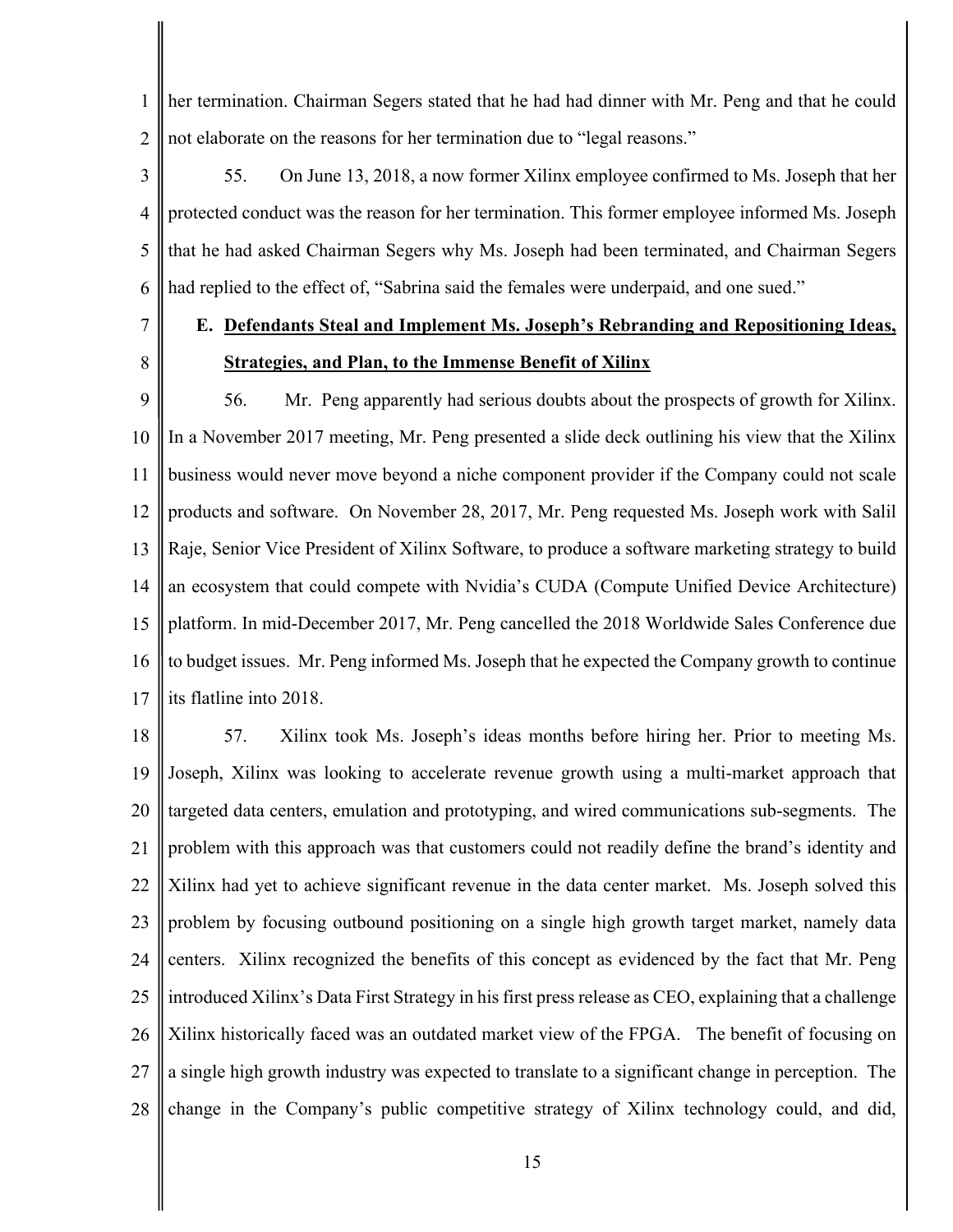1 2 3 4 5 6 influence new and existing customer behaviors resulting in increased Xilinx revenues. Starting in 2018, Xilinx products such as their RF SOC Zynq product lines and 7nm Everest technology began to be marketed using Ms. Joseph's Adaptable strategies, which can be found in white papers, customer presentations, and sales materials. Xilinx used and continues to use Ms. Joseph's work in interviews, trade magazines, presentations, and marketing, without her permission, and without crediting her for her work.

7 8 9 10 11 12 13 14 15 16 17 18 19 20 21 58. Prior to hiring Ms. Joseph, Xilinx did not position itself as a semiconductor chip provider for use in the Artificial Intelligence ("AI") market. Xilinx had positioned itself towards Machine Learning. However, Machine Learning is only a part of the broader AI opportunity. From 2013 through 2016, Xilinx issued 231 public press releases without one mention of AI. In 2017, AI was mentioned 8 times in 3 of the 36 press releases issued that year. At that time, Xilinx was still consistently using the tagline Programmable, as it had for 34 years. Ms. Joseph sought to position Xilinx as the number two player behind Nvidia. Ms. Joseph noted the importance of using the words "Intelligence" and "AI" in all of Xilinx positioning materials, because those words were important to changing customer behaviors. Based on her research, Ms. Joseph developed the phrase "Adaptable Intelligence," which is consistent with customer's familiarity with the words "Intelligence," the abbreviation "AI," and the previously noted "Adaptability" theme. Xilinx recognized the benefits of this phrase/tagline, as evidenced by the fact that on February 1, 2018, Mr. Peng first used the tagline in his first internal "All Hands" presentation after he was announced as CEO. From 2018 through 2020, Artificial Intelligence appeared over 150 times in Xilinx press releases.

22 23 24 25 26 27 28 59. On March 19, 2018, Mr. Peng announced his CEO vision and strategy based on a word-for-word copy of Ms. Joseph's strategy that she outlined in a November 26, 2017 text message. On August 21, 2018, Mr. Peng's presented at Stanford's HotChips conference. Mr. Peng's presentation used Ms. Joseph's new concepts and strategies she prepared in November 2017 for Chairman Segers and Xilinx Board members. Microsoft's Azure Cloud Unit indicated that it switched to Xilinx based on this "Data Center First" strategy. Xilinx was featured in many trade magazines as being reimagined, with many mentioning how ACAP might replace FPGA as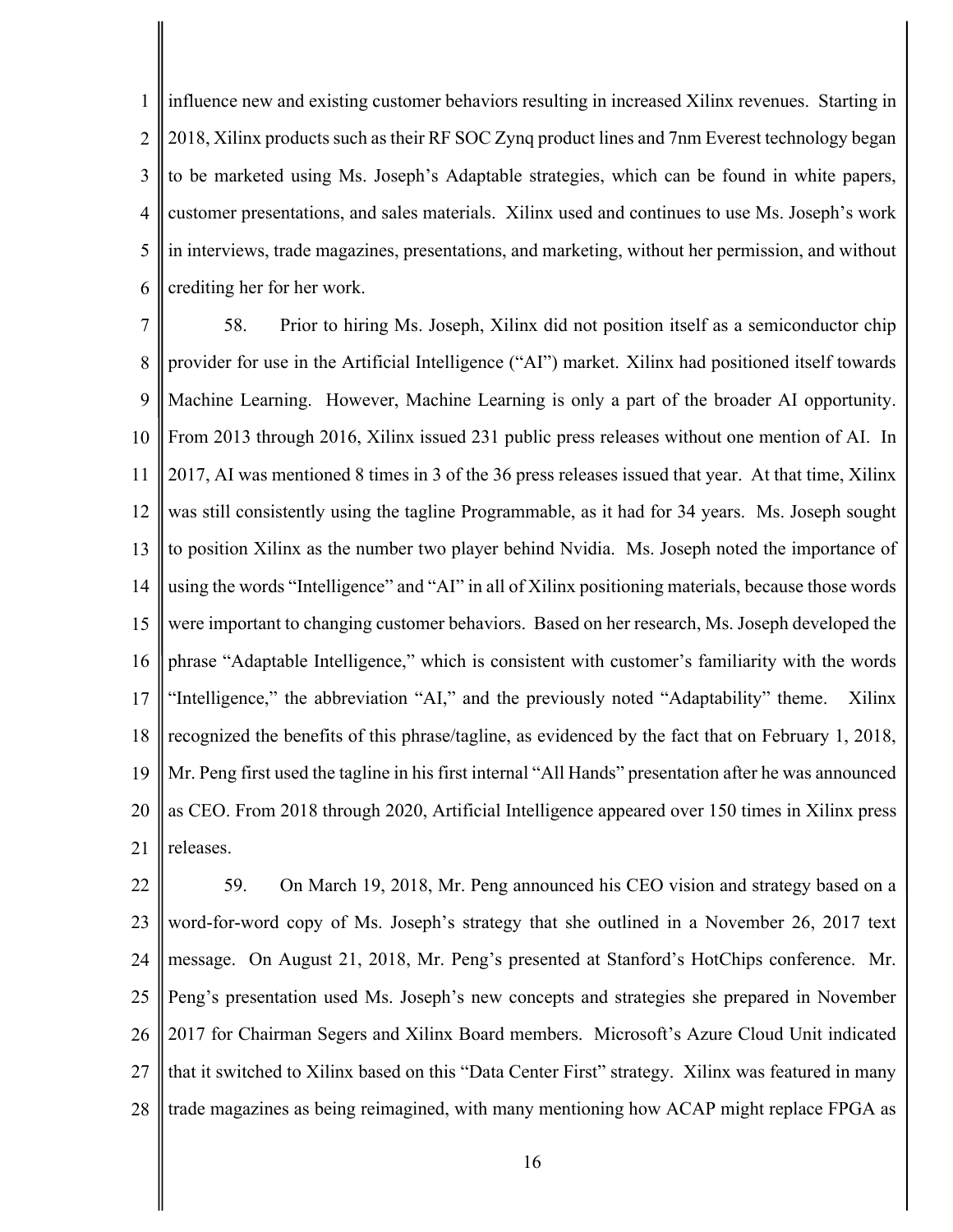1 its flagship technology.

2 3 4 5 60. Following that announcement, Xilinx revenues and profits quickly and dramatically increased and reached heights significantly higher than those envisioned by Mr. Peng. In July 2018, Mr. Peng raised Xilinx's full-year guidance and demonstrated strength across all end markets.

6 7 8 9 10 11 12 13 14 15 16 17 18 19 20 61. The rebranding and repositioning of Xilinx by Ms. Joseph had a direct and exceptional impact on the value of the Company. In October 2018, a Xilinx earnings release showed a 30 percent increase credited to the Data Center First rebranding created and developed by Ms. Joseph. Xilinx reported revenues of \$3.06 billion dollars for the FY ending April 2019. In an earnings call on November 27, 2018, John William Pitzer, Credit Suisse AG Semiconductor analyst, conducted a "fireside chat" with Lorenzo Flores, Executive Vice President and CFO of Xilinx. Mr. Pitzer commented to the effect of: "I wouldn't say you've gone through a repositioning as much as a rebranding of the company, trying to become more than just an FPGA company" and then asked: "Maybe you can spend kind of a few minutes and talk about the core IP of the company, the core strategy of the company and rebranding is probably the wrong word, but the rebranding you've done through over the last couple of years?" Mr. Flores responded: "Repositioning might be more accurate way of describing it." At the same time, Xilinx's market cap increased exponentially to an all-time high of \$35 billion dollars, up from \$17 billion dollars in December 2017. On October 27, 2020, AMD announced plans to acquire Xilinx in an all-stock deal valued at \$35 billion.

21

### **V. PROCEDURAL ALLEGATIONS**

22 23 24 25 62. Plaintiff has exhausted her administrative remedies to pursue claims. 63. On February 6, 2019, Plaintiff filed an administrative charge with the California Department of Fair Employment and Housing ("DFEH") and received an immediate Notice of Right to Sue.

26 27 28 64. On August 9, 2021, Plaintiff filed another administrative charge with the DFEH and received an immediate Notice of Right to Sue, which Plaintiff served on Defendants via email and via Certified Mail that same day.

17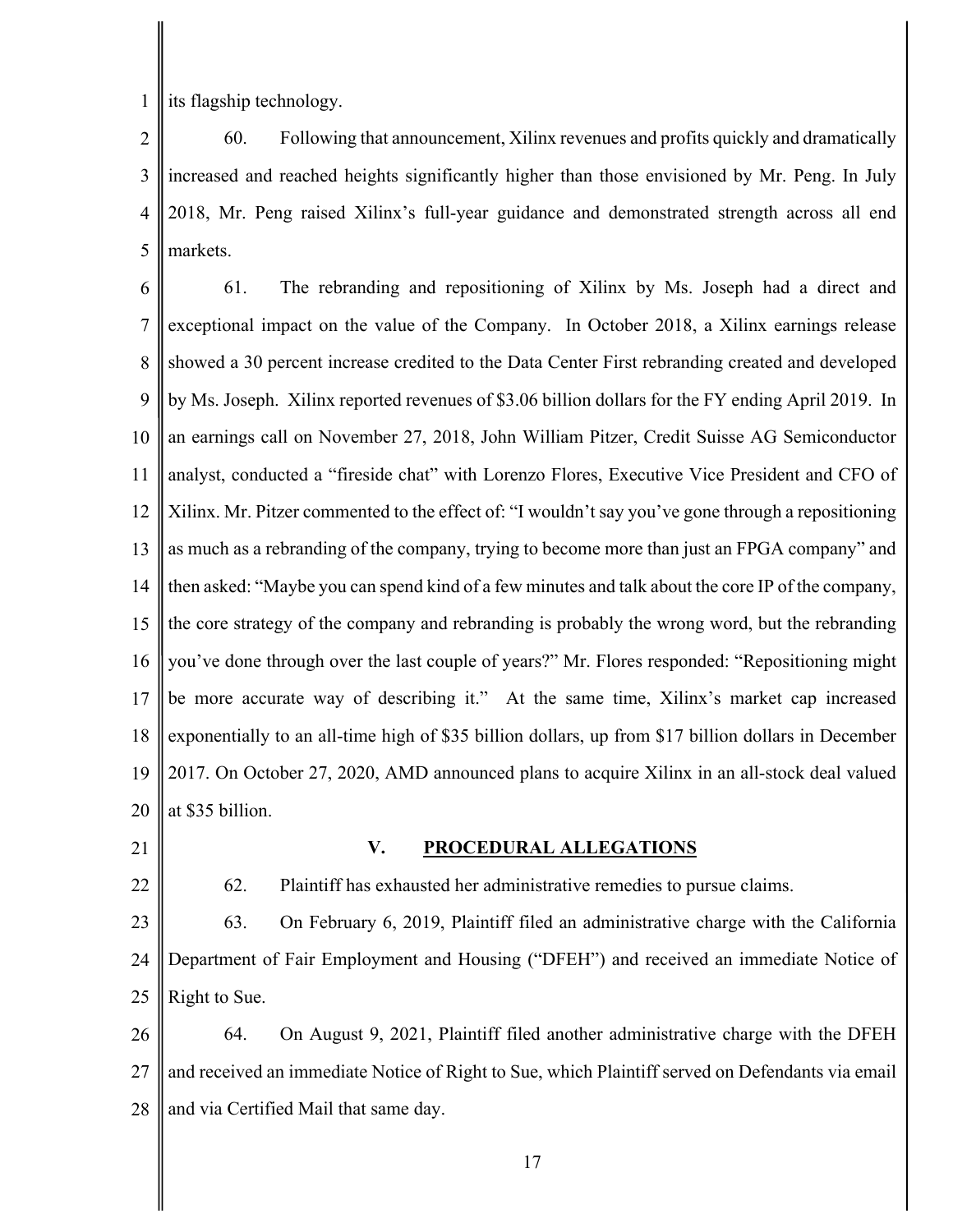| $\mathbf{1}$   | VI.<br><b>TOLLING OF STATUTES OF LIMITATIONS</b>                                                      |
|----------------|-------------------------------------------------------------------------------------------------------|
| $\overline{2}$ | The statutes of limitation in this case are subject to tolling by court order, by<br>65.              |
| 3              | agreement, and by operation of equitable tolling. In addition, Defendants are equitably estopped      |
| $\overline{4}$ | from asserting the expiration of the statute of limitations.                                          |
| 5              | On May 29, 2020, the Judicial Council of California adopted California Rules of<br>66.                |
| 6              | Court, emergency Rule 9, which tolled the statute of limitations and repose on the commencement       |
| $\overline{7}$ | of civil causes of action in state court with statutes of limitations that exceed 180 days from April |
| 8              | 6, 2020 until October 1, 2020. See Appendix I, Emergency Rules Related to COVID-19,                   |
| 9              | https://www.courts.ca.gov/documents/appendix-i.pdf (last visited August 9, 2021).                     |
| 10             | On February 17, 2021, Plaintiff and Defendant Xilinx entered into a tolling<br>67.                    |
| 11             | agreement, which tolled the statutes of limitations for the filing of Plaintiff's claims against the  |
| 12             | Company, including any administrative charge proceeding.                                              |
| 13             | 68.<br>On July 25, 2021, as provided by the tolling agreement, counsel for Ms. Joseph                 |
| 14             | provided written notice to Xilinx of its intention to withdraw from the tolling agreement. In         |
| 15             | accordance with the tolling agreement, the tolling period terminated at the end of the day on August  |
| 16             | 8, 2021.                                                                                              |
| 17             | 69.<br>In addition, Plaintiff seeks and is entitled to the application of equitable estoppel          |
| 18             | and equitable tolling based on a course of severe surveillance, harassment, and intimidation that     |
| 19             | she experienced and/or perceived after her termination by Xilinx, which deterred and impeded her      |
| 20             | from pursuing her claims. This has included, without limitation, hacking of Ms. Joseph's phones       |
| 21             | and internet, frequent interruption of her phone and internet signals, hacking of a family member's   |
| 22             | phone, hacking of her home security devices, cars following her, strangers approaching and            |
| 23             | photographing her home and security cameras, a slashed pillow left on her fenced-in porch, her        |
| 24             | mail being stolen, and her car tire being punctured repeatedly from the side. Upon information and    |
| 25             | belief, Xilinx is responsible for the harassment, intimidation and/or surveillance.                   |
| 26             |                                                                                                       |
| 27             |                                                                                                       |
| 28             |                                                                                                       |
|                |                                                                                                       |

║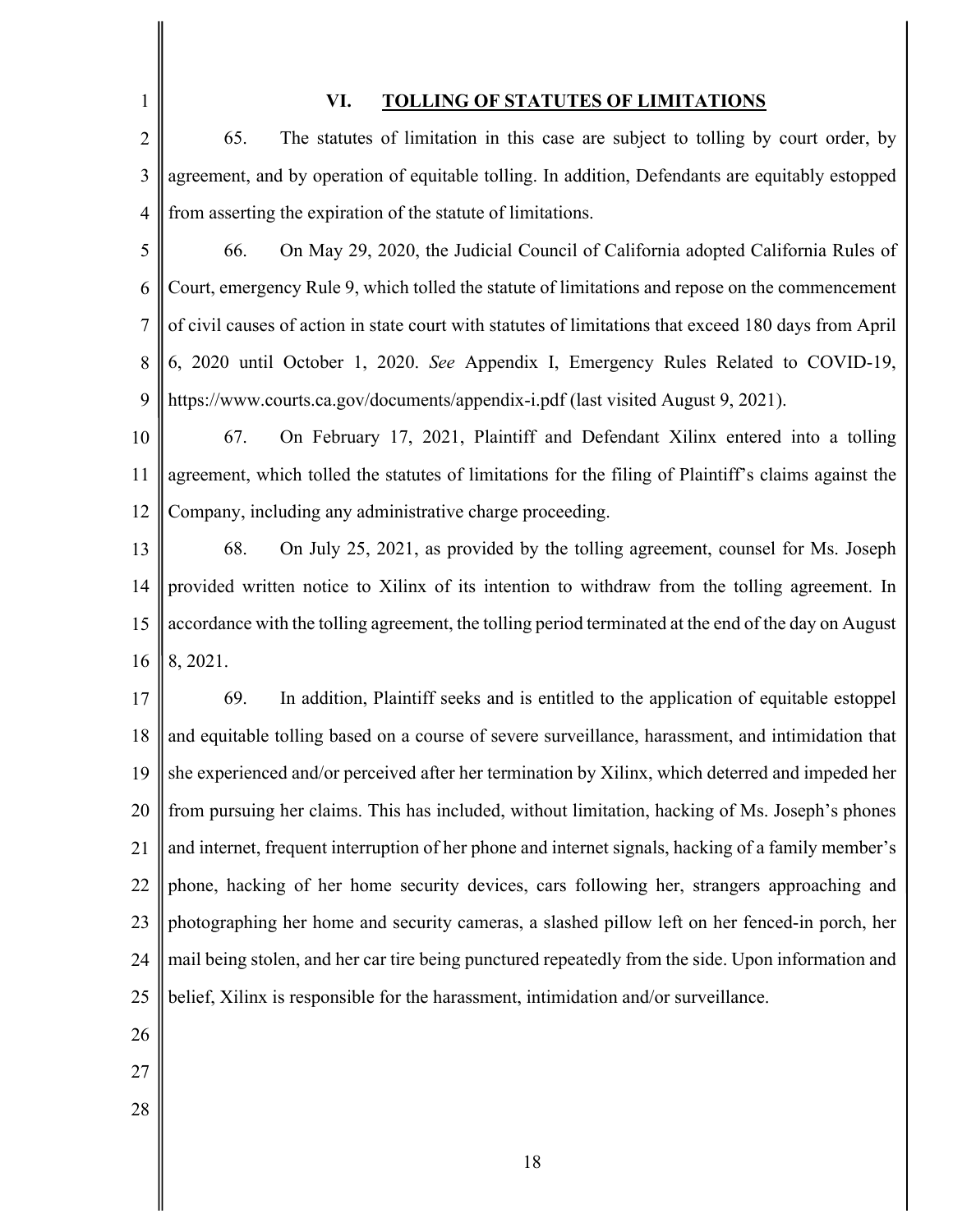| 1              | <b>FIRST CAUSE OF ACTION</b>                                                                            |
|----------------|---------------------------------------------------------------------------------------------------------|
| 2              | <b>RETALIATION</b>                                                                                      |
| 3              | (Fair Labor Standards Act of 1938, as amended by the Equal Pay Act of 1963,                             |
| $\overline{4}$ | 29 U.S.C. $\S$ 215(a)(3))                                                                               |
| 5              | (Against All Defendants)                                                                                |
| 6              | 70.<br>Plaintiff re-alleges and incorporates by reference each and every allegation                     |
| 7              | contained in the previous paragraphs of this Complaint as though fully set forth herein.                |
| 8              | Plaintiff engaged in protected activity under the Equal Pay Act by providing,<br>71.                    |
| 9              | causing to be provided, and being about to provide or cause to be provided to Xilinx information        |
| 10             | relating to unequal pay and retaliation in violation of the Equal Pay Act; and objecting to activities, |
| 11             | policies and practices that she reasonably believed to be in violation of the Equal Pay Act,            |
| 12             | including unequal payment of female employees and retaliation in violation of the Equal Pay Act,        |
| 13             | and opposing unequal pay in violation of the Equal Pay Act.                                             |
| 14             | 72.<br>Defendants engaged in adverse employment actions against Plaintiff for engaging                  |
| 15             | in protected activities, including termination.                                                         |
| 16             | Defendants' retaliatory acts against Plaintiff were a direct and proximate result of<br>73.             |
| 17             | her protected activities.                                                                               |
| 18             | Defendants' retaliation against Ms. Joseph was willful.<br>74.                                          |
| 19             | A reasonable employee would find Defendants' retaliatory acts materially adverse<br>75.                 |
| 20             | and that such acts would dissuade a reasonable person from making or supporting a charge of             |
| 21             | discrimination.                                                                                         |
| 22             | As a direct, foreseeable, and proximate result of the Defendants' unlawful actions,<br>76.              |
| 23             | Plaintiff has suffered and continues to suffer substantial losses in earnings and other employment      |
| 24             | benefits and has incurred other economic losses.                                                        |
| 25             | As a direct, foreseeable, and proximate result of Defendants' unlawful actions,<br>77.                  |
| 26             | Plaintiff has suffered emotional distress, humiliation, shame, anxiety, and embarrassment, all to       |
| 27             | Plaintiff's damage in an amount to be proven at the time of trial.                                      |
| 28             | 78.<br>Plaintiff is therefore entitled to all legal and equitable remedies, including backpay           |

19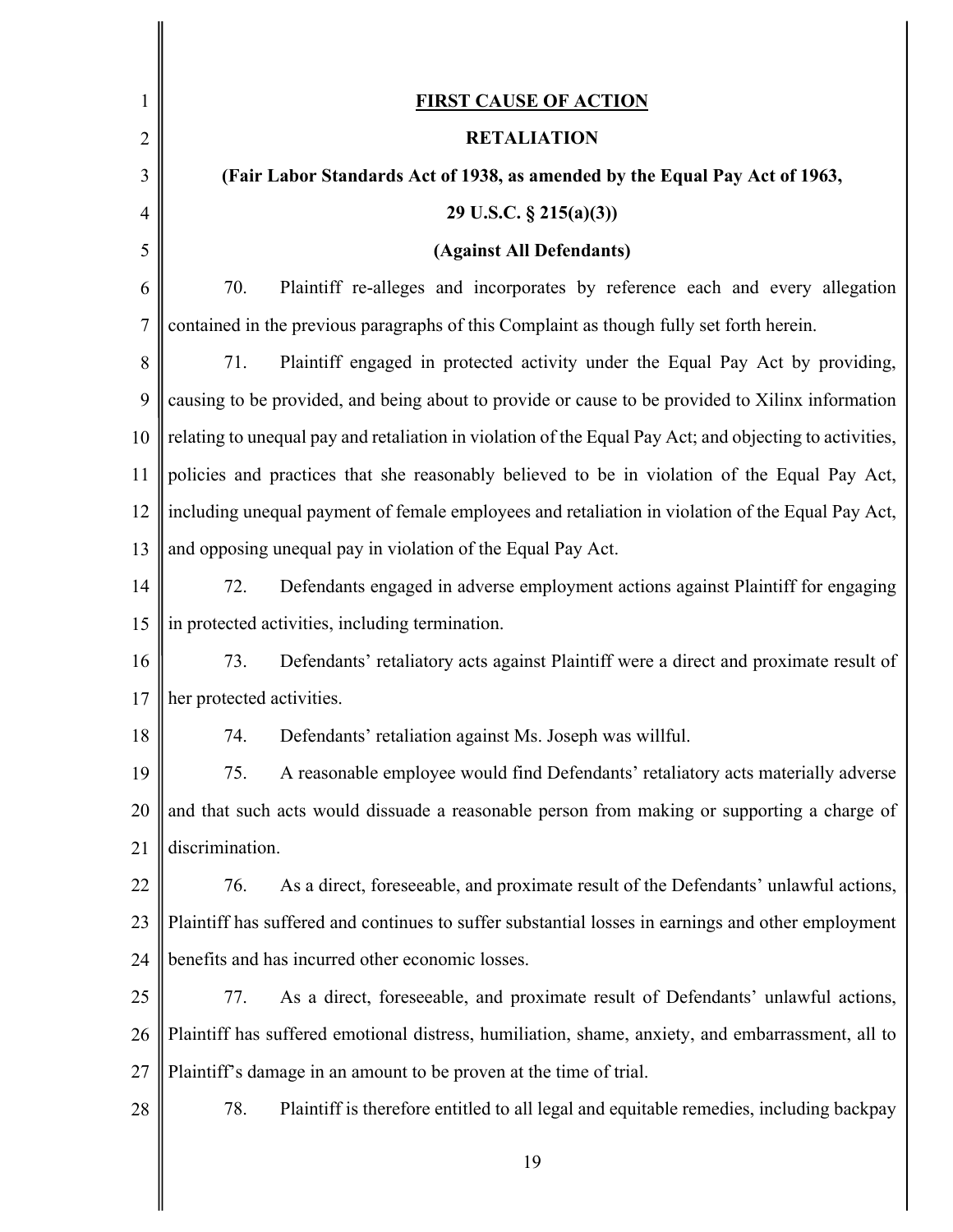| 1              | and liquidated damages. Under 29 U.S.C. § 216(b), Plaintiff is entitled to liquidated damages and      |
|----------------|--------------------------------------------------------------------------------------------------------|
| $\overline{2}$ | other relief.                                                                                          |
| 3              | Under 29 U.S.C. § 216(b), Plaintiff is entitled to attorneys' fees and costs.<br>79.                   |
| 4              | <b>SECOND CAUSE OF ACTION</b>                                                                          |
| 5              | <b>RETALIATION</b>                                                                                     |
| 6              | (California Equal Pay Act, Cal. Lab. Code § 1197.5, et seq.)                                           |
| 7              | (Against All Defendants)                                                                               |
| 8              | 80.<br>Plaintiff re-alleges and incorporates by reference each and every allegation                    |
| 9              | contained in the previous paragraphs of this Complaint as though fully set forth herein.               |
| 10             | 81.<br>Plaintiff engaged in protected activity under the California Equal Pay Act, by                  |
| 11             | invoking or assisting in enforcement of the California Equal Pay Act by providing, causing to be       |
| 12             | provided, and being about to provide or cause to be provided to Xilinx information relating to         |
| 13             | unequal pay and retaliation in violation of the California Equal Pay Act; and objecting to activities, |
| 14             | policies, and practices that she reasonably believed to be in violation of the California Equal Pay    |
| 15             | Act, including unequal payment of female employees. Plaintiff also engaged in protected activity       |
| 16             | by discussing the wages of others in the course of comparing male and female compensation,             |
| 17             | inquiring about other employees' wages, and aiding and encouraging other female employees of           |
| 18             | Xilinx to exercise their rights under the California Equal Pay Act.                                    |
| 19             | 82.<br>Defendants engaged in adverse employment actions against Plaintiff for engaging                 |
| 20             | in protected activities, including termination.                                                        |
| 21             | Defendants' retaliatory acts against Plaintiff were a direct and proximate result of<br>83.            |
| 22             | her protected activities.                                                                              |
| 23             | A reasonable employee would find Defendants' retaliatory acts materially adverse<br>84.                |
| 24             | and such acts would dissuade a reasonable person from making or supporting a charge of                 |
| 25             | discrimination.                                                                                        |
| 26             | As a direct, foreseeable, and proximate result of the Defendants' unlawful actions,<br>85.             |
| 27             | Plaintiff has suffered and continues to suffer substantial losses in earnings and other employment     |
| 28             | benefits and has incurred other economic losses.                                                       |
|                |                                                                                                        |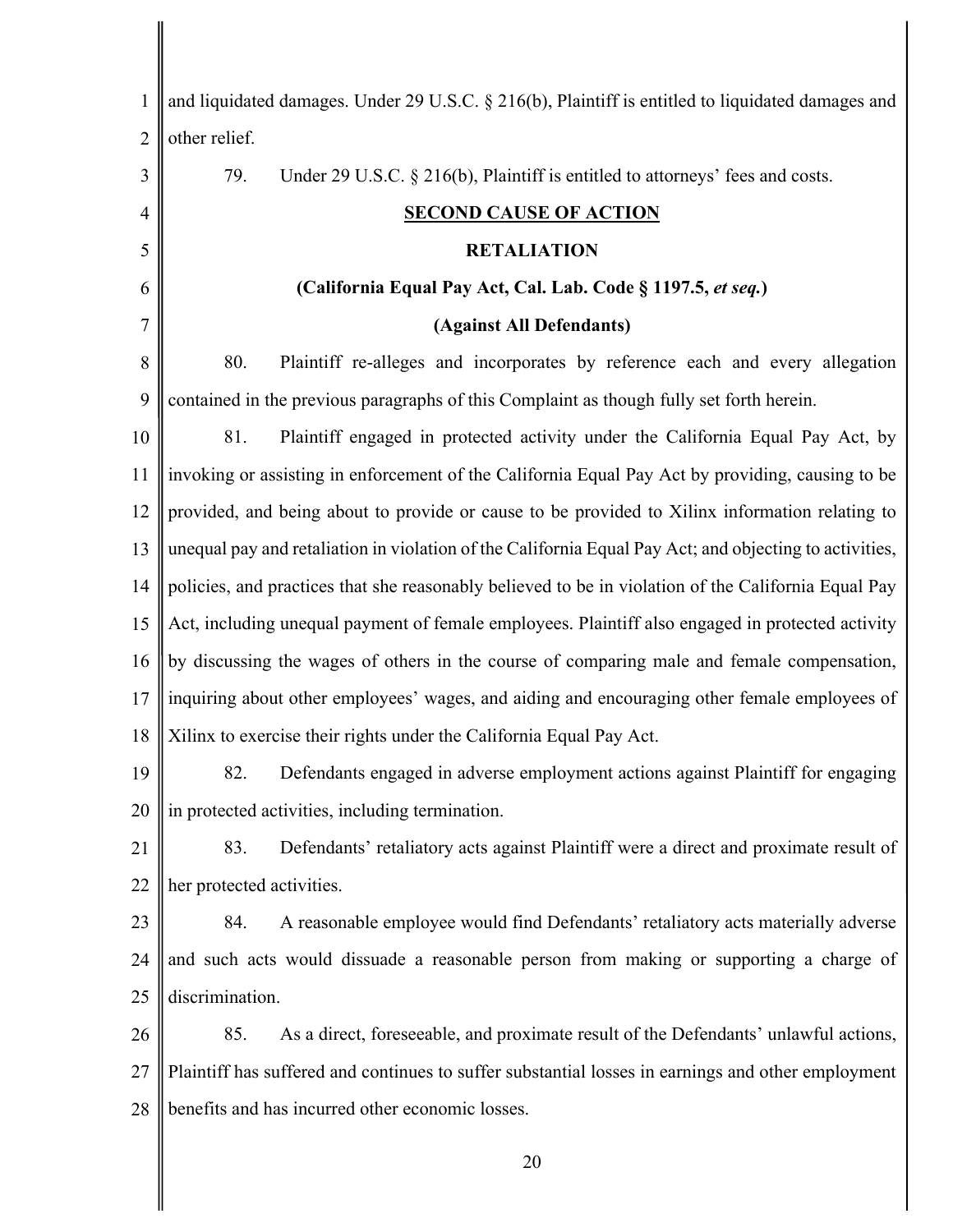| $\mathbf{1}$                     | 86.<br>As a direct, foreseeable, and proximate result of Defendants' unlawful actions,               |
|----------------------------------|------------------------------------------------------------------------------------------------------|
| $\overline{2}$                   | Plaintiff has suffered emotional distress, humiliation, shame, anxiety, and embarrassment, all to    |
| 3                                | Plaintiff's damage in an amount to be proven at the time of trial.                                   |
| 4                                | Plaintiff is therefore entitled to all legal and equitable remedies, including backpay.<br>87.       |
| 5                                | 88.<br>Defendants committed the acts herein despicably, maliciously, fraudulently, and               |
| 6                                | oppressively, with the wrongful intention of injuring Plaintiff, from an improper and evil motive    |
| 7                                | amounting to malice, and in conscious disregard of the rights and safety of Plaintiff and others.    |
| 8                                | Plaintiff is thus entitled to recover punitive damages from Defendants in an amount according to     |
| 9                                | proof.                                                                                               |
| 10                               | 89.<br>Under California Labor Code § 1197.5, Plaintiff is entitled to attorneys' fees and            |
| 11                               | costs.                                                                                               |
| 12                               | <b>THIRD CAUSE OF ACTION</b>                                                                         |
| 13                               | <b>RETALIATION</b>                                                                                   |
| 14                               | (California Fair Employment and Housing Act, Cal. Gov. Code § 12940, et seq.)                        |
| 15                               | (Against All Defendants)                                                                             |
| 16                               | 90.<br>Plaintiff re-alleges and incorporates by reference each and every allegation                  |
| 17                               | contained in the previous paragraphs of this Complaint as though fully set forth herein.             |
| 18                               | 91.<br>Plaintiff engaged in protected activity that included, but is not limited to, opposing        |
| 19                               | practices forbidden under the FEHA, including of sex-based harassment/hostile work                   |
| 20                               | environment, sex-based discrimination, and retaliation; complaining to Xilinx, Ms. Nieto, Ms.        |
| 21                               |                                                                                                      |
|                                  | Hagopian, Ms. Meyer, Chairman Segers, and Mr. Peng, regarding, and asserting her rights to be        |
|                                  | free from, actions that actually, or that she reasonably and sincerely believed constituted, sex-    |
|                                  | based harassment/hostile work environment, sex based discrimination and retaliation; and making      |
|                                  | an internal complaint and assisting in internal proceedings related to actual or reasonably believed |
|                                  | violations of FEHA.                                                                                  |
|                                  | Defendants engaged in adverse employment actions against Plaintiff for engaging<br>92.               |
| 22<br>23<br>24<br>25<br>26<br>27 | in protected activities, including termination.                                                      |
| 28                               | Defendants' retaliatory acts against Plaintiff were a direct and proximate result of<br>93.          |

I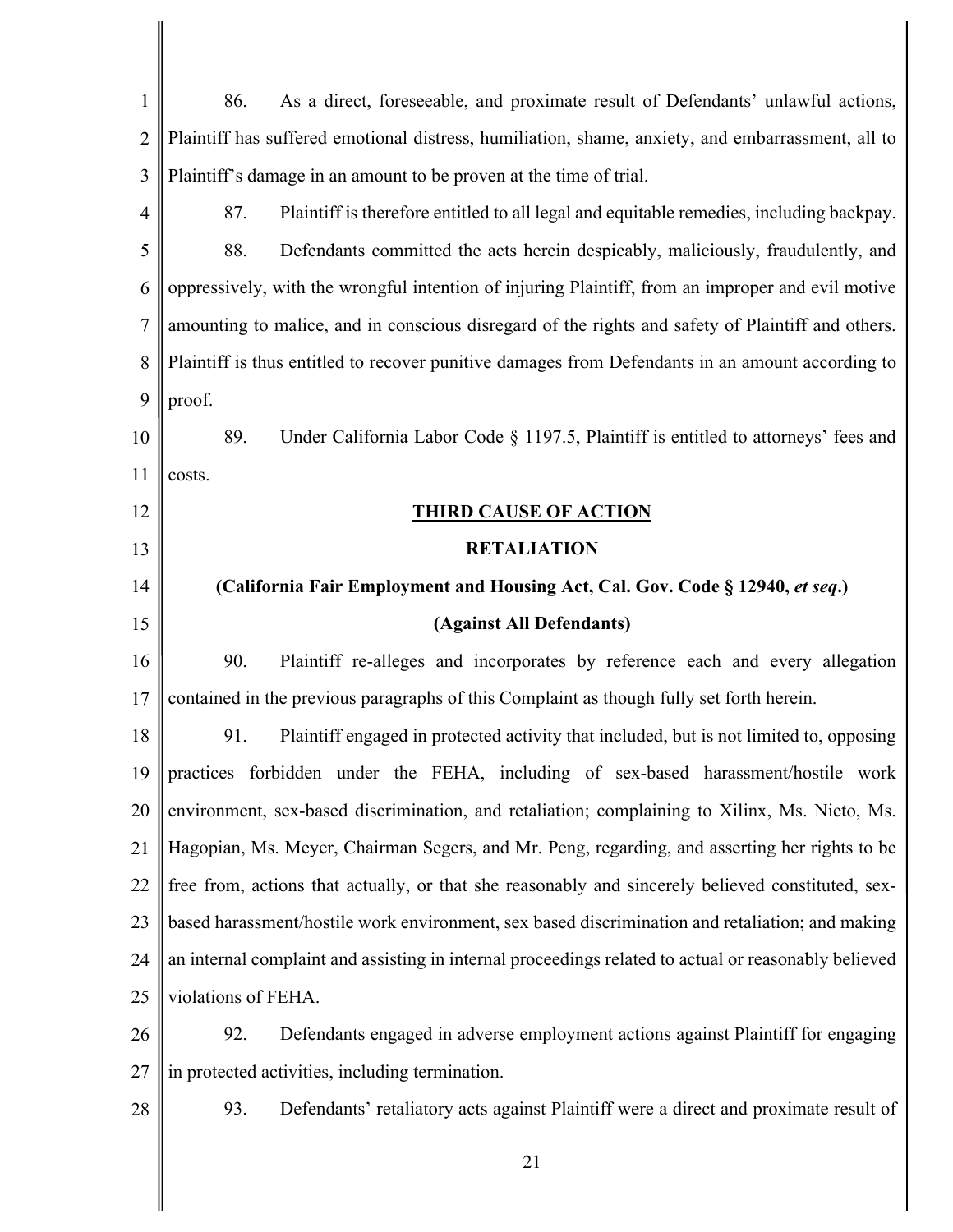1 her protected activities.

21

22

23

24

2 3 4 94. A reasonable employee would find Defendants' retaliatory acts materially adverse and such acts would dissuade a reasonable person from making or supporting a charge of discrimination.

5 6 7 8 9 95. Defendants' conduct has been intentional, deliberate, willful, malicious, reckless, and conducted in callous disregard of the rights of the Plaintiff, entitling her to punitive damages. 96. As a direct, foreseeable, and proximate result of the Defendants' unlawful actions, Plaintiff has suffered and continues to suffer substantial losses in earnings and other employment benefits and has incurred other economic losses.

10 11 12 97. As a direct, foreseeable, and proximate result of Defendants' unlawful actions, Plaintiff has suffered emotional distress, humiliation, shame, anxiety, and embarrassment, all to Plaintiff's damage in an amount to be proven at the time of trial.

13 14 98. Plaintiff is therefore entitled to all legal and equitable remedies, including backpay and liquidated damages.

15 16 17 18 19 99. Defendants committed the acts herein despicably, maliciously, fraudulently, and oppressively, with the wrongful intention of injuring Plaintiff, from an improper and evil motive amounting to malice, and in conscious disregard of the rights and safety of Plaintiff and others. Plaintiff is thus entitled to recover punitive damages from Defendants in an amount according to proof.

20 100. Under Cal. Gov't Code § 12940, Plaintiff is entitled to attorneys' fees and costs.

## **FOURTH CAUSE OF ACTION**

#### **RETALIATION**

# **(California Whistleblower Protection Act, Cal. Lab. Code § 1102.5(b)&(c))**

## **(Against All Defendants)**

25 26 101. Plaintiff re-alleges and incorporates by reference each and every allegation contained in the previous paragraphs of this Complaint as though fully set forth herein.

27 28 102. Plaintiff engaged in protected activity by disclosing information to a person with authority over the employee or another employee who has the authority to investigate, discover,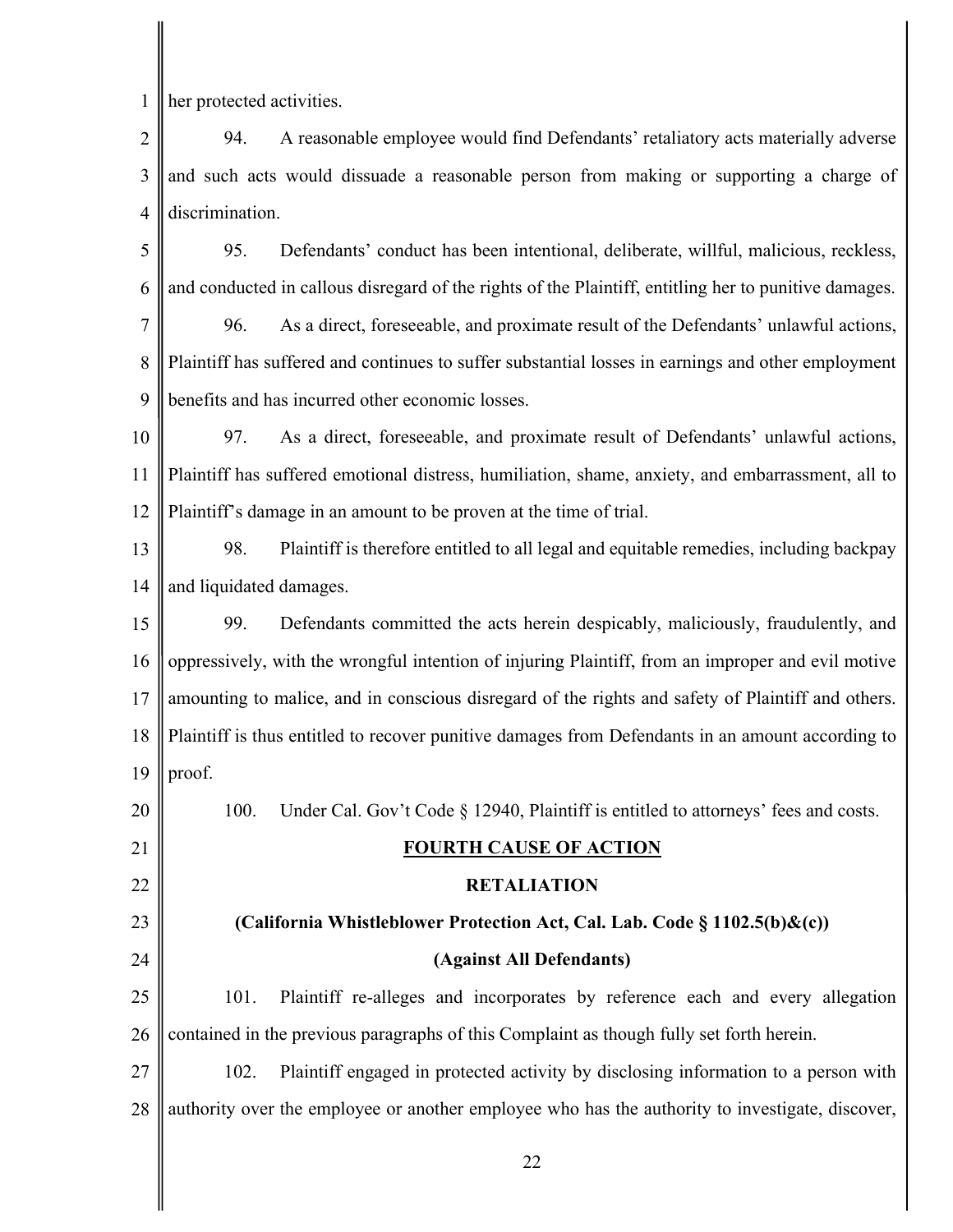1 2 3 4 5 6 7 or correct the violation or noncompliance, which information Plaintiff had reasonable cause to believe disclosed a violation of state or federal statute, or a violation of or noncompliance with a local, state, or federal rule or regulation. Plaintiff did this by investigating, disclosing, objecting to, opposing, and seeking to correct unequal pay of women, as well as other discriminatory practices forbidden or reasonably believed to be forbidden, by Title VII, the Equal Pay Act, the California Fair Employment and Housing Act, the California Equal Pay Act, and California common law, as alleged herein.

8 9 10 11 12 13 103. Plaintiff also engaged in protected activity by refusing to participate in an activity that would result in a violation of state or federal statute, or a violation of or noncompliance with a local, state, or federal rule or regulation. She did this by opposing, and seeking to correct unequal pay of women, as well as other discriminatory practices forbidden by Title VII, the Equal Pay Act, the California Fair Employment and Housing Act, the California Equal Pay Act, the California Labor Code, and California common law, as alleged herein.

- 14 15 104. Defendants engaged in adverse employment actions against Plaintiff for engaging in protected activities, including termination.
- 16 17 18 105. A reasonable employee would find Defendants' retaliatory acts materially adverse and such acts would dissuade a reasonable person from making or supporting a charge of discrimination.

19 20 21 106. As a direct, foreseeable, and proximate result of Defendants' unlawful actions, Plaintiff has suffered and continues to suffer substantial losses in earnings and other employment benefits and has incurred other economic losses.

- 22 23 24 107. As a direct, foreseeable, and proximate result of Defendants' unlawful actions, Plaintiff has suffered emotional distress, humiliation, shame, anxiety, and embarrassment, all to Plaintiff's damage in an amount to be proven at the time of trial.
- 25 26 108. Plaintiff is therefore entitled to all legal and equitable remedies, including backpay and liquidated damages.
- 27 28 109. Defendants committed the acts herein despicably, maliciously, fraudulently, and oppressively, with the wrongful intention of injuring Plaintiff, from an improper and evil motive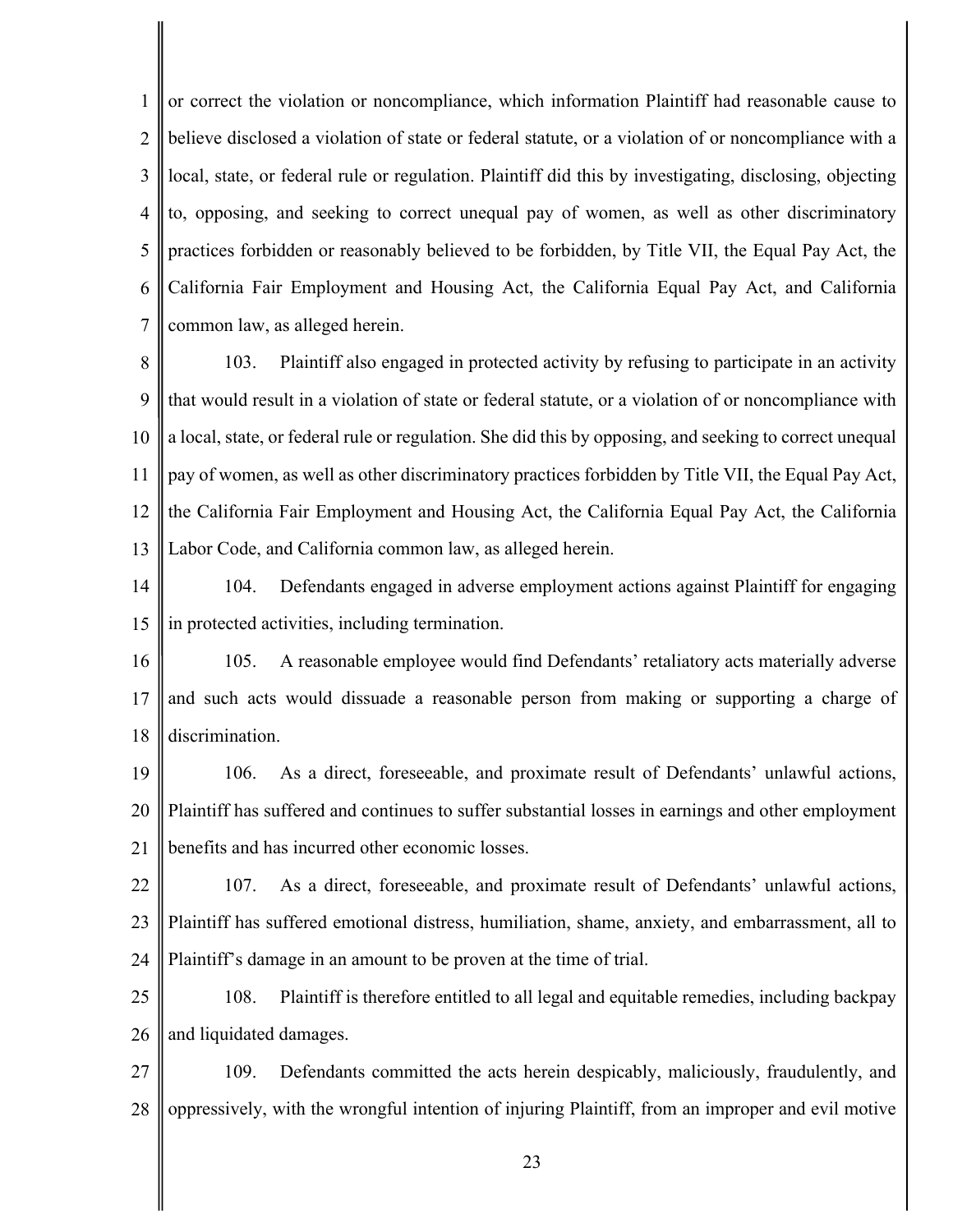| $\mathbf{1}$   | amounting to malice, and in conscious disregard of the rights and safety of Plaintiff and others.          |
|----------------|------------------------------------------------------------------------------------------------------------|
| $\overline{2}$ | Plaintiff is thus entitled to recover punitive damages from Defendants in an amount according to           |
| 3              | proof.                                                                                                     |
| 4              | Under Cal. Lab. Code § 1102.5, Plaintiff is entitled to attorneys' fees and costs.<br>110.                 |
| 5              | <b>FIFTH CAUSE OF ACTION</b>                                                                               |
| 6              | <b>RETALIATION</b>                                                                                         |
| 7              | (Cal. Lab. Code § 98.6(a))                                                                                 |
| 8              | (Against All Defendants)                                                                                   |
| 9              | Plaintiff re-alleges and incorporates by reference each and every allegation<br>111.                       |
| 10             | contained in the previous paragraphs of this Complaint as though fully set forth herein.                   |
| 11             | Plaintiff engaged in protected activity that included, but is not limited to, exercising<br>112.           |
| 12             | her right to speak out against violations of the law, for complaining that female employees are            |
| 13             | owed unpaid wages as a result of the discrimination they faced, for engaging in conduct delineated         |
| 14             | under Labor Code $\S$ 1102.5, and for exercising the rights afforded to female employees (1) to            |
| 15             | receive equal pay pursuant to the Equal Pay Act, 29 U.S.C. § 206, and the California Equal Pay             |
| 16             | Act, Cal. Lab. Code § 1197.5; (2) to be free from sex-based harassment, discrimination with                |
| 17             | respect to compensation and other terms and conditions of employment, and retaliation, pursuant            |
| 18             | to Title VII, 42 U.S.C. § 2000e, et seq., and the California Fair Employment and Housing Act,              |
| 19             | Cal. Gov. Code $\S 12940$ et seq.; (3) to discuss her own and others' compensation, to inquire about       |
| 20             | others' compensation, to aid and encourage other female attorneys employed by Xilinx to exercise           |
| 21             | their rights under this section, and to discuss working conditions pursuant to Labor Code $\S$ § 232.5,    |
| 22             | and 1197.5; (4) to oppose, and to disclose facts that Plaintiff has reason to believe disclose             |
| 23             | violations of, state, federal and local laws, pursuant to Labor Code $\S$ 1102.5; and (5) to refuse to     |
| 24             | participate in an activity that would result in a violation of state or federal statute, or a violation of |
| 25             | or noncompliance with a local, state, or federal rule or regulation, pursuant to Labor Code § 1102.5.      |
| 26             | Defendants engaged in adverse employment actions against Plaintiff for engaging<br>113.                    |
| 27             | in protected activities, including termination.                                                            |
| 28             | A reasonable employee would find Defendants' retaliatory acts materially adverse<br>114.                   |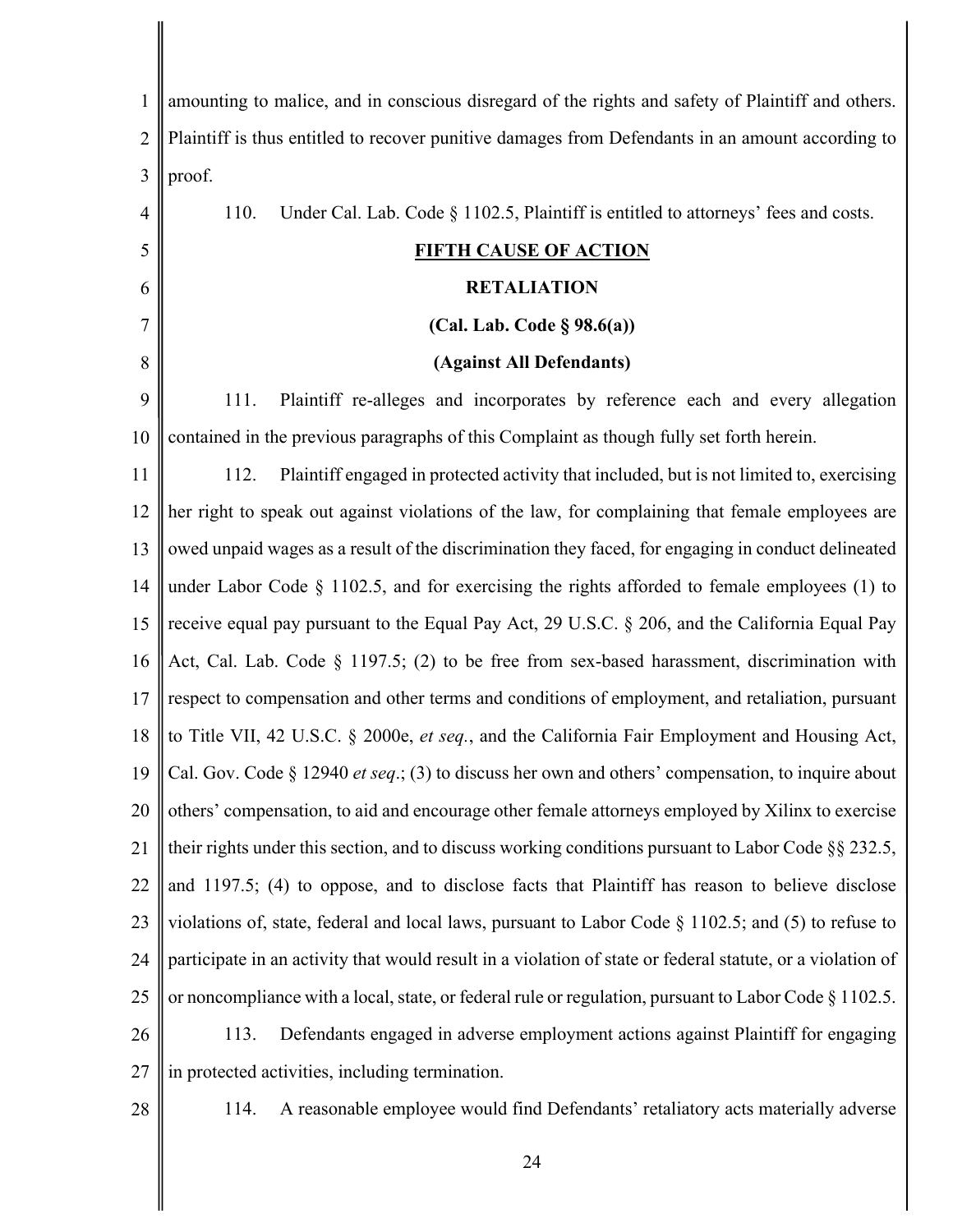| $\mathbf{1}$   | and such acts would dissuade a reasonable person from making or supporting a charge of             |
|----------------|----------------------------------------------------------------------------------------------------|
| $\overline{2}$ | discrimination.                                                                                    |
| 3              | As a direct, foreseeable, and proximate result of Defendants' unlawful actions,<br>115.            |
| $\overline{4}$ | Plaintiff has suffered and continues to suffer substantial losses in earnings and other employment |
| 5              | benefits and has incurred other economic losses.                                                   |
| 6              | As a direct, foreseeable, and proximate result of Defendants' unlawful actions,<br>116.            |
| 7              | Plaintiff has suffered emotional distress, humiliation, shame, anxiety, and embarrassment, all to  |
| 8              | Plaintiff's damage in an amount to be proven at the time of trial.                                 |
| 9              | Plaintiff is therefore entitled to all legal and equitable remedies, including backpay<br>117.     |
| 10             | and liquidated damages.                                                                            |
| 11             | 118.<br>Defendants committed the acts herein despicably, maliciously, fraudulently, and            |
| 12             | oppressively, with the wrongful intention of injuring Plaintiff, from an improper and evil motive  |
| 13             | amounting to malice, and in conscious disregard of the rights and safety of Plaintiff and others.  |
| 14             | Plaintiff is thus entitled to recover punitive damages from Defendants in an amount according to   |
| 15             | proof.                                                                                             |
| 16             | Plaintiff is entitled to attorneys' fees under California Code of Civil Procedure §<br>119.        |
| 17             | 1021.5. Plaintiff is also entitled to costs.                                                       |
| 18             | <b>SIXTH CAUSE OF ACTION</b>                                                                       |
| 19             | <b>RETALIATION</b>                                                                                 |
| 20             | (Cal. Lab. Code § 232.5(c))                                                                        |
| 21             | (Against All Defendants)                                                                           |
| 22             | Plaintiff re-alleges and incorporates by reference each and every allegation<br>120.               |
| 23             | contained in the previous paragraphs of this Complaint as though fully set forth herein.           |
| 24             | Defendants discharged, formally disciplined, and otherwise discriminated against<br>121.           |
| 25             | Plaintiff for disclosing information about Xilinx's working conditions, including sex-based        |
| 26             | discrimination and inequalities in pay.                                                            |
| 27             | Defendants engaged in adverse employment actions against Plaintiff for engaging<br>122.            |
| 28             | in protected activities, including termination.                                                    |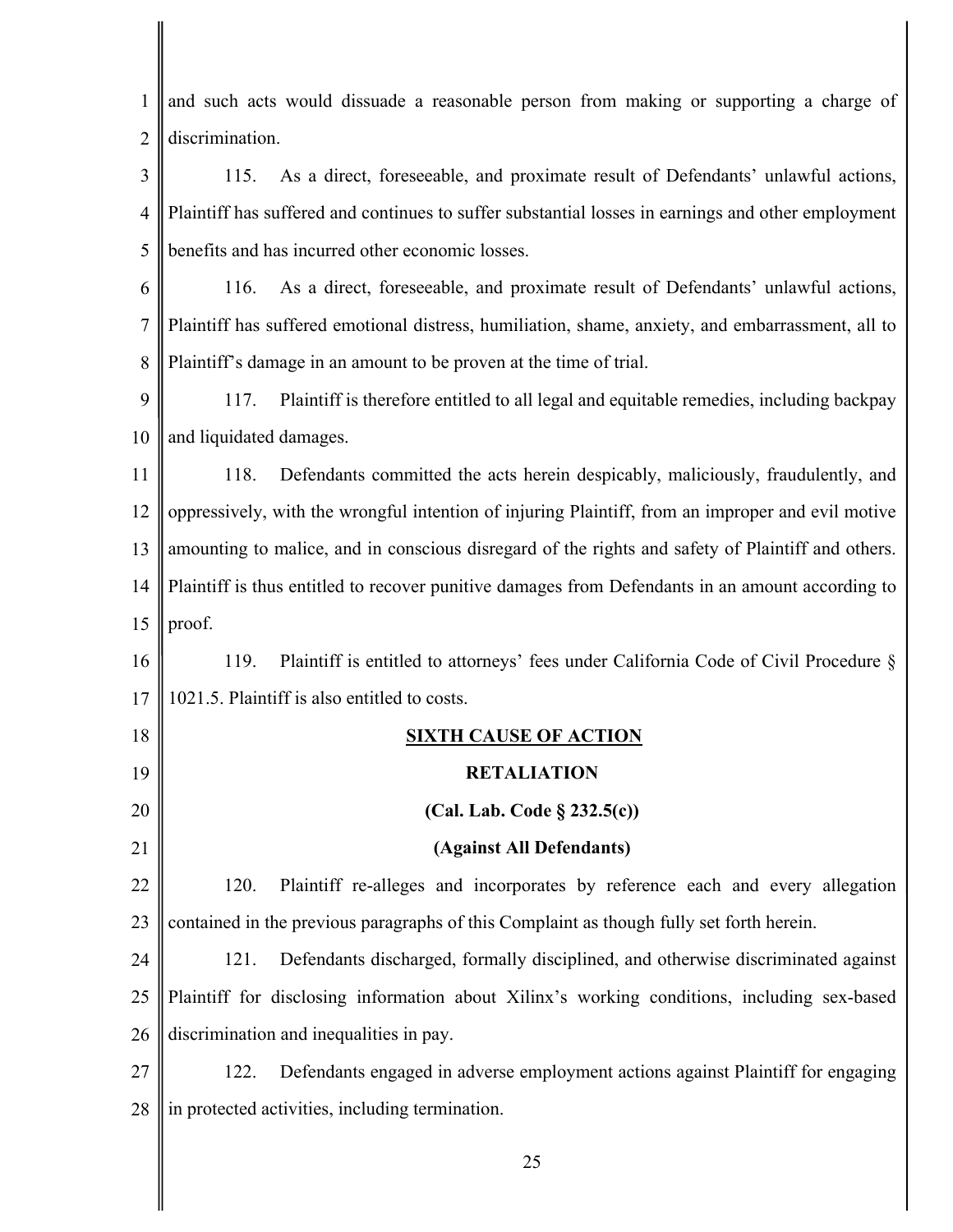1 2 3 4 5 6 7 8 9 10 11 12 13 14 15 16 17 18 19 20 21 22 23 24 25 26 27 28 123. A reasonable employee would find Defendants' retaliatory acts materially adverse and such acts would dissuade a reasonable person from making or supporting a charge of discrimination. 124. As a direct, foreseeable, and proximate result of Defendants' unlawful actions, Plaintiff has suffered and continues to suffer substantial losses in earnings and other employment benefits and has incurred other economic losses. 125. As a direct, foreseeable, and proximate result of Defendants' unlawful actions, Plaintiff has suffered emotional distress, humiliation, shame, anxiety, and embarrassment, all to Plaintiff's damage in an amount to be proven at the time of trial. 126. Plaintiff is therefore entitled to all legal and equitable remedies, including backpay and liquidated damages. 127. Defendants committed the acts herein despicably, maliciously, fraudulently, and oppressively, with the wrongful intention of injuring Plaintiff, from an improper and evil motive amounting to malice, and in conscious disregard of the rights and safety of Plaintiff and others. Plaintiff is thus entitled to recover punitive damages from Defendants in an amount according to proof. 128. Plaintiff is entitled to attorneys' fees under California Code of Civil Procedure § 1021.5. Plaintiff is also entitled to costs. **SEVENTH CAUSE OF ACTION WRONGFUL TERMINATION IN VIOLATION OF PUBLIC POLICY (Against All Defendants)**  129. Plaintiff re-alleges and incorporates by reference each and every allegation contained in the previous paragraphs of this Complaint as though fully set forth herein. 130. Defendants wrongfully terminated Plaintiff because she investigated, disclosed, discussed, objected to, opposed, and sought to correct unequal pay of women, as well as other practices forbidden or reasonably believed to be forbidden, by Title VII, the Equal Pay Act, the California Fair Employment and Housing Act, the California Equal Pay Act, California Labor Code §§ 1102.5, 98.6, and 232.5, and California common law.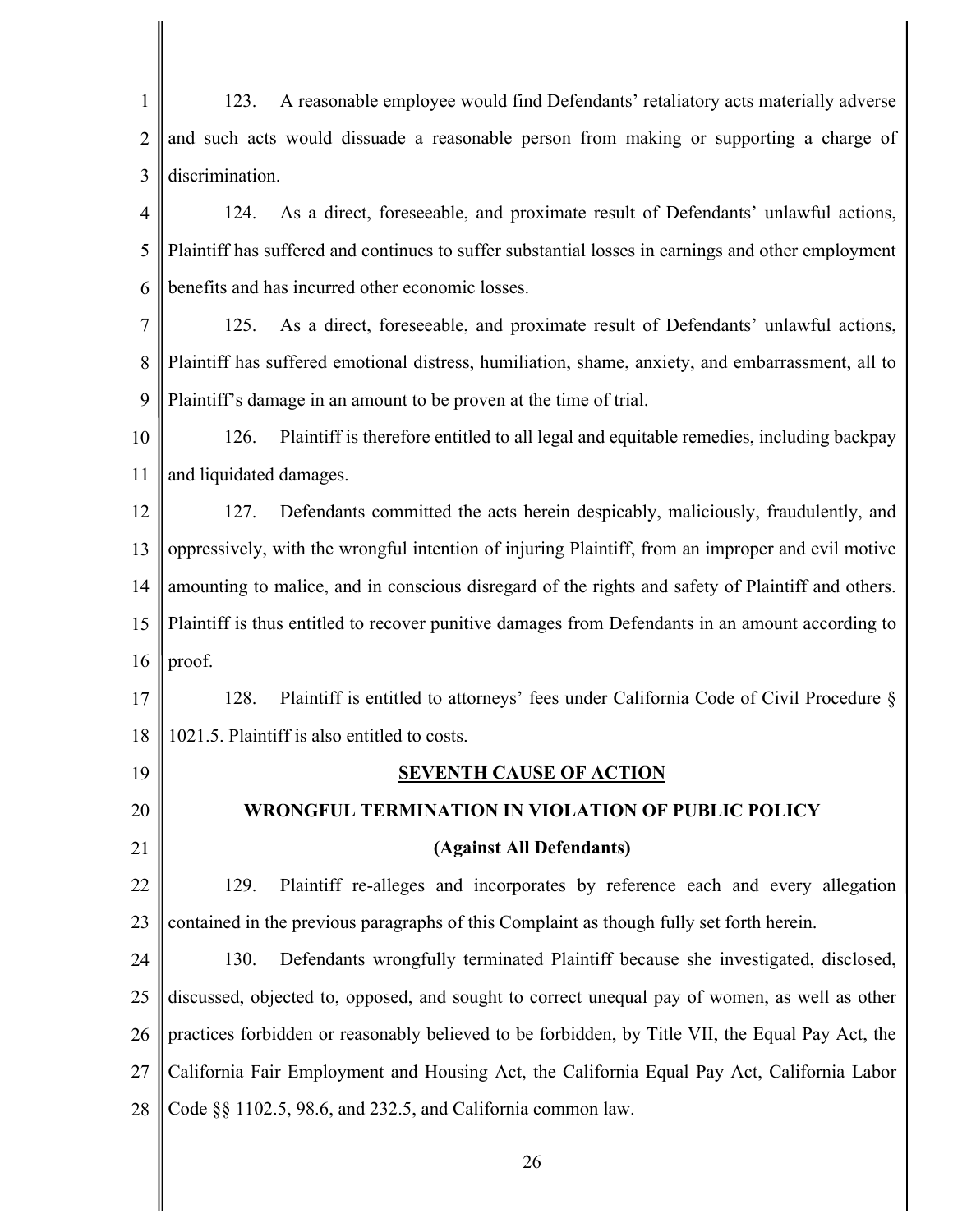1 2 3 131. Her termination violates the fundamental public policy contained in the FEHA that employees are to be free from discrimination on the basis of sex and from retaliation for reporting sex-based discrimination.

4 5 6 7 132. Her termination violates the fundamental public policy contained in the California Equal Pay Act that an employer shall not pay any of its employees at wage rates less than the rates paid to employees of the opposite sex for substantially similar work, and that employees are to be free from retaliation for reporting sex-based pay disparities.

8 9 10 11 12 133. Her termination violates the fundamental public policy contained in the California Equal Pay Act that an employee should be free from retaliation for invoking or assisting in the enforcement of the CEPA, for discussing the wages of others, for inquiring regarding other employees' wages, or for aiding or encouraging any other employee to exercise his or her rights under the CEPA.

13 14 15 134. Her termination violates the fundamental public policy contained in Labor Code § 1102.5 that employers shall not retaliate against employees for reporting or objecting to what they believe is illegal conduct.

16 17 18 135. Her termination also violates the fundamental public policy contained in Labor Code § 1102.5 that employers shall not retaliate against employees for refusing to participate in illegal conduct.

19 20 136. Her termination violates the fundamental public policy contained in Labor Code § 98.6 that employees are to be free from retaliation in the exercise of any rights afforded them.

21 22 23 137. Her termination violates the fundamental public policy contained in Labor Code § 232.5 that employees are to be free from retaliation for disclosing or discussing working conditions.

24 25 138. The termination of Plaintiff's employment was motivated by Plaintiff's opposition to activities made unlawful under any or all of the California public policies identified above.

26 27 28 139. As a direct, foreseeable, and proximate result of Defendants' unlawful actions, Plaintiff has suffered and continues to suffer substantial losses in earnings and other employment benefits and has incurred other economic losses.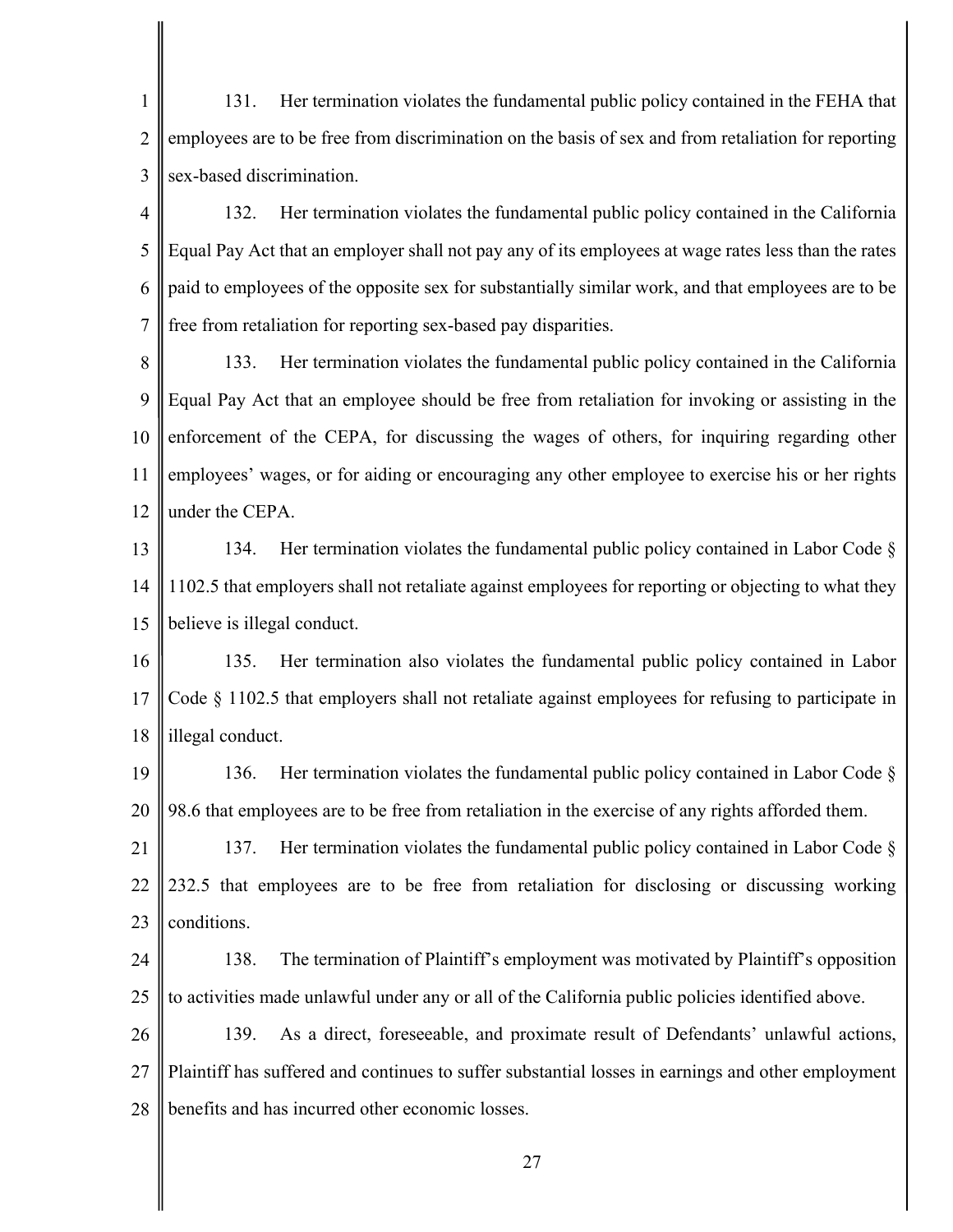| $\mathbf{1}$   | As a direct, foreseeable, and proximate result of Defendants' unlawful actions,<br>140.             |
|----------------|-----------------------------------------------------------------------------------------------------|
| $\overline{2}$ | Plaintiff has suffered emotional distress, humiliation, shame, anxiety, and embarrassment, all to   |
| 3              | Plaintiff's damage in an amount to be proven at the time of trial.                                  |
| 4              | Plaintiff is therefore entitled to all legal and equitable remedies, including backpay<br>141.      |
| 5              | and liquidated damages.                                                                             |
| 6              | Defendants committed the acts herein despicably, maliciously, fraudulently, and<br>142.             |
| $\tau$         | oppressively, with the wrongful intention of injuring Plaintiff, from an improper and evil motive   |
| 8              | amounting to malice, and in conscious disregard of the rights and safety of Plaintiff and others.   |
| 9              | Plaintiff is thus entitled to recover punitive damages from Defendants in an amount according to    |
| 10             | proof.                                                                                              |
| 11             | Plaintiff is entitled to attorneys' fees under California Code of Civil Procedure §<br>143.         |
| 12             | 1021.5. Plaintiff is also entitled to costs.                                                        |
| 13             | <b>EIGHTH CAUSE OF ACTION</b>                                                                       |
| 14             | CALIFORNIA'S UNFAIR COMPETITION LAW - Cal. Bus. & Prof. Code § 17200 et seq.                        |
| 15             | (Against All Defendants)                                                                            |
|                |                                                                                                     |
| 16             | Plaintiff re-alleges and incorporates by reference each and every allegation<br>144.                |
| 17             | contained in the previous paragraphs of this Complaint as though fully set forth herein.            |
| 18             | Xilinx is a "person" as defined under California Business & Professions Code $\S$<br>145.           |
| 19             | 17021.                                                                                              |
| 20             | Cal. Bus. & Prof. Code §§ 17200 et seq. ("UCL") prohibits unfair competition,<br>146.               |
| 21             | including any "unlawful," "unfair," or "fraudulent" business acts or practices. Defendants' conduct |
| 22             | as alleged herein constitutes unlawful, unfair, and/or fraudulent acts as prohibited by Cal. Bus. & |
| 23             | Prof. Code §§ 17200 et seq.                                                                         |
| 24             | Defendants engaged in unlawful, unfair, and/or fraudulent business acts or<br>147.                  |
| 25             | practices, as set forth herein, including by terminating Ms. Joseph's employment and subsequently   |
| 26             | misappropriating of her rebranding and repositioning strategy and deploying said strategy without   |
| 27             | her consent.                                                                                        |
| 28             | As a direct, foreseeable, and proximate result of Defendants' unlawful actions,<br>148.             |

I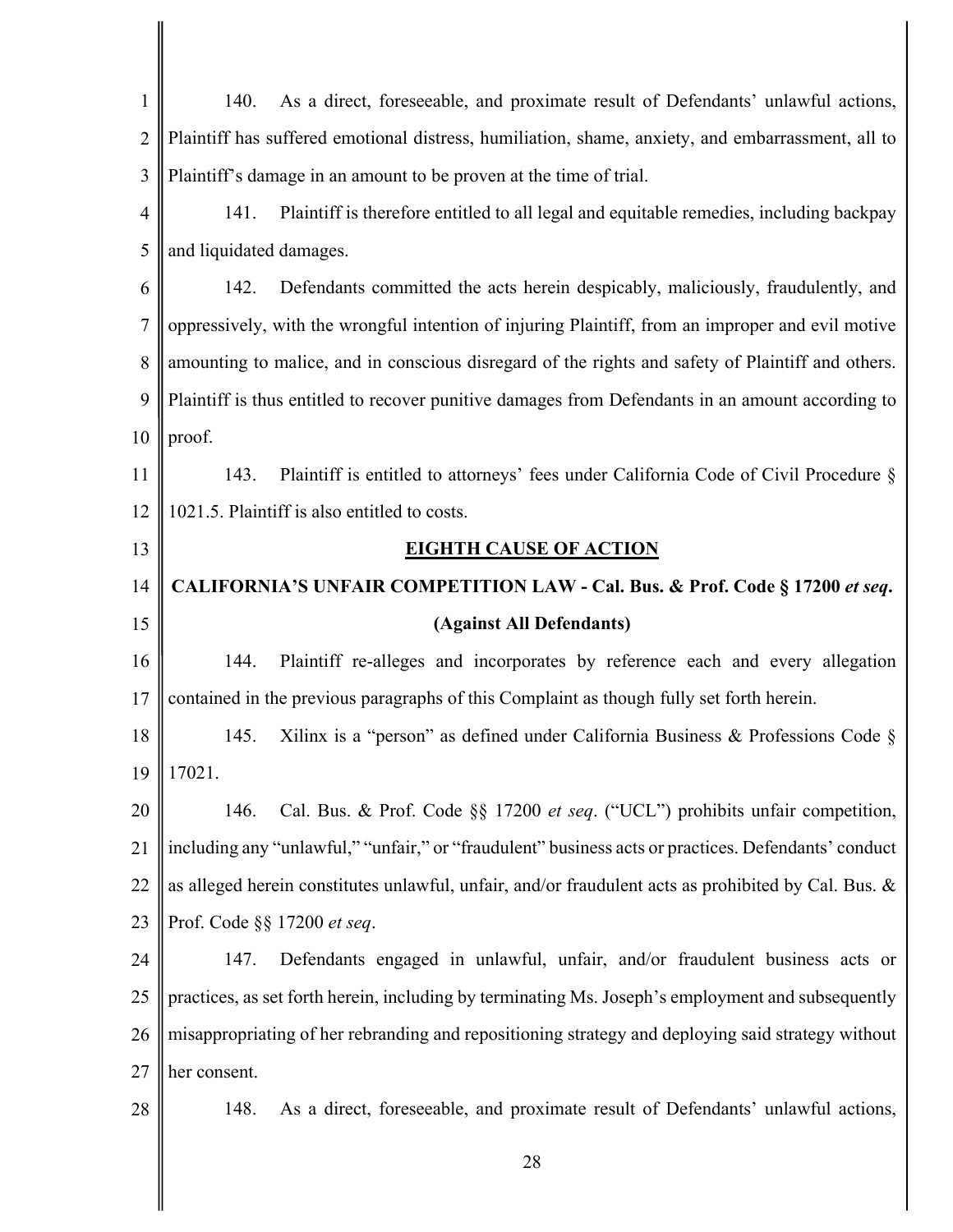1 2 3 4 5 6 7 8 9 10 11 12 13 14 15 16 17 18 19 20 21 22 23 24 25 26 27 28 Plaintiff has suffered and continues to suffer substantial losses in earnings and other employment benefits and has incurred other economic losses. 149. As a direct, foreseeable, and proximate result of Defendants' unlawful actions, Plaintiff has suffered emotional distress, humiliation, shame, anxiety, and embarrassment, all to Plaintiff's damage in an amount to be proven at the time of trial. 150. Plaintiff is therefore entitled to all legal and equitable remedies, including restitution. 151. Defendants committed the acts herein despicably, maliciously, fraudulently, and oppressively, with the wrongful intention of injuring Plaintiff, from an improper and evil motive amounting to malice, and in conscious disregard of the rights and safety of Plaintiff and others. Plaintiff is thus entitled to recover punitive damages from Defendants in an amount according to proof. 152. Plaintiff is entitled to attorneys' fees under California Code of Civil Procedure § 1021.5. Plaintiff is also entitled to costs. **NINTH CAUSE OF ACTION MISAPPROPRIATION OF TRADE SECRETS (Against All Defendants)**  153. Plaintiff re-alleges and incorporates by reference each and every allegation contained in the previous paragraphs of this Complaint as though fully set forth herein. 154. Plaintiff is an expert in the field of marketing, known for her prowess and creativity, and hired by top-notch companies for her unmatched skill and ability. Her know-how and experience created a highly valuable skill set and the intricate marketing designs that she developed are representative examples of her intellectual property. 155. Plaintiff created, developed, and authored trade secret information which has been misappropriated and used by Defendants. Examples include the branding ideas and strategies, presentations and designs more fully set forth in Paragraphs 15–32 herein. 156. The proprietary marketing concepts and ideas of Plaintiff described herein were disclosed to Defendants and constitute trade secrets under California's Uniform Trade Secrets Act,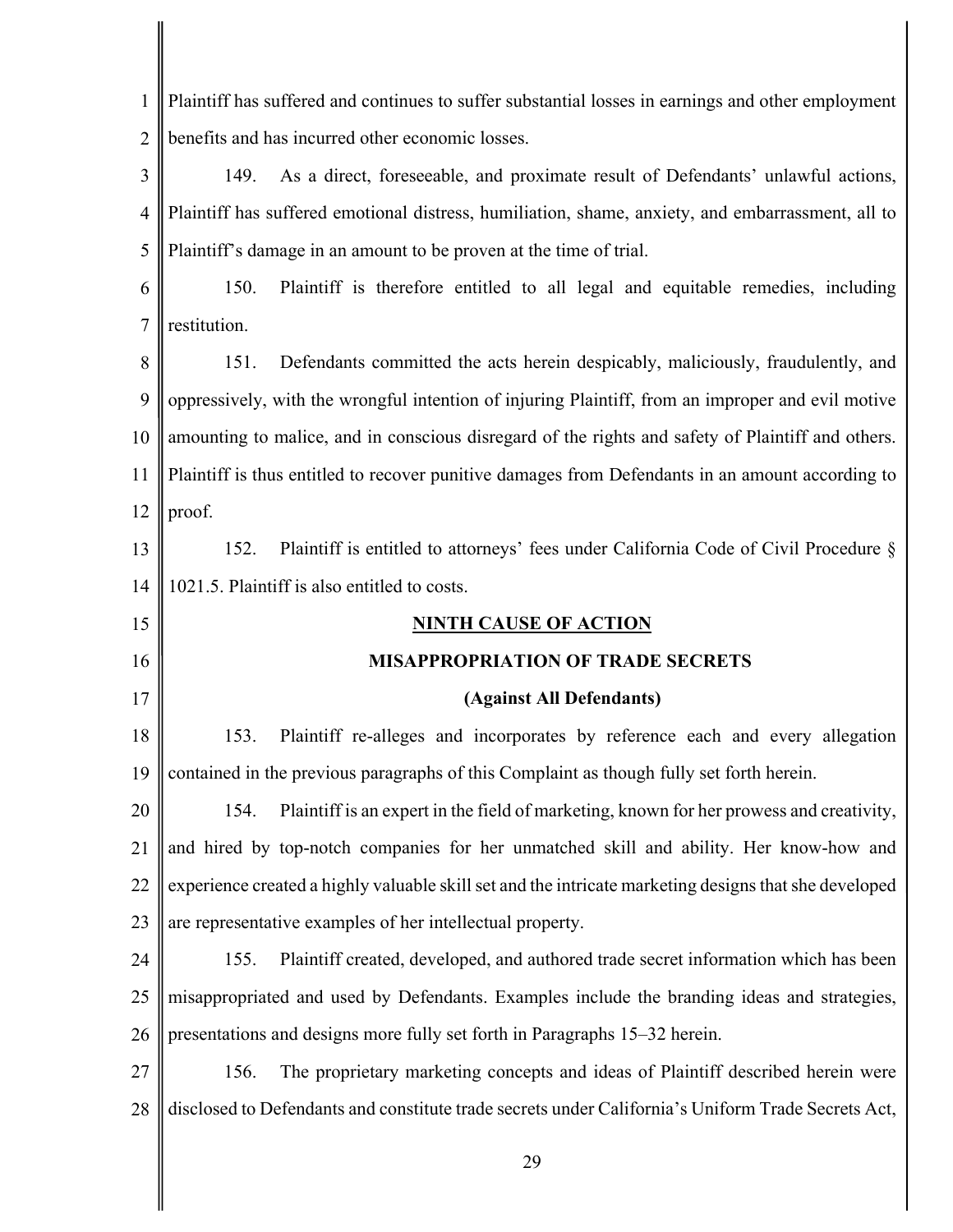1 2 3 4 5 Cal. Civ. Code § 3426 *et seq*. Plaintiff disclosed those trade secrets to Defendants with the understanding that they were her confidential work product, as evidenced by the "Confidential" markings on the slide presentations containing them. By virtue of those "Confidential" markings, and based on the relationship of trust and confidence between Plaintiff and Defendants, Plaintiff's measures to protect the secrecy of her trade secrets were reasonable.

6 7 8 157. Plaintiff's trade secrets derive independent economic value from not being generally known to and not being readily ascertainable through proper means by another person who can obtain economic value from their disclosure or use.

9 10 158. In violation of Plaintiff's rights, Defendants misappropriated her confidential, proprietary and trade secret information in the improper and unlawful manner as alleged herein.

11 12 159. Defendants' acquisition and use of these trade secrets without payment or permission is a violation of the Defend Trade Secrets Act.

13 14 15 16 160. Defendants wrongfully acquired Plaintiff's trade secrets through deception and misrepresentation. Defendants spent many months using the lure of a high-profile job with lucrative stock options and outstanding benefits, only to gain Plaintiff's trade secrets, give her a job for three weeks, and then terminate her for no lawful reason.

17 18 19 20 21 161. Defendants have been unjustly enriched by their misappropriation of Plaintiff's trade secrets. Based on the historical business practices and growth of Defendants over the last 30 years, it is highly unlikely that Defendants would have the success they have enjoyed had it not been for their misappropriation and use of Plaintiff's trade secrets, marketing skills and idea development.

22 23 162. Defendants' misappropriation and misconduct was willful, malicious, fraudulent, and oppressive.

24 25 26 27 28 163. Plaintiff suffered actual loss as a direct and proximate result of Defendants' misappropriation of Plaintiff's trade secrets. The damages suffered by Plaintiff include, without limitation, the loss of value of Plaintiff's core marketing and rebranding plan and strategy which were developed over years and with considerable research. Defendants' actions have also marred Plaintiff's reputation within the industry, causing her to be unable to secure work, costing her

30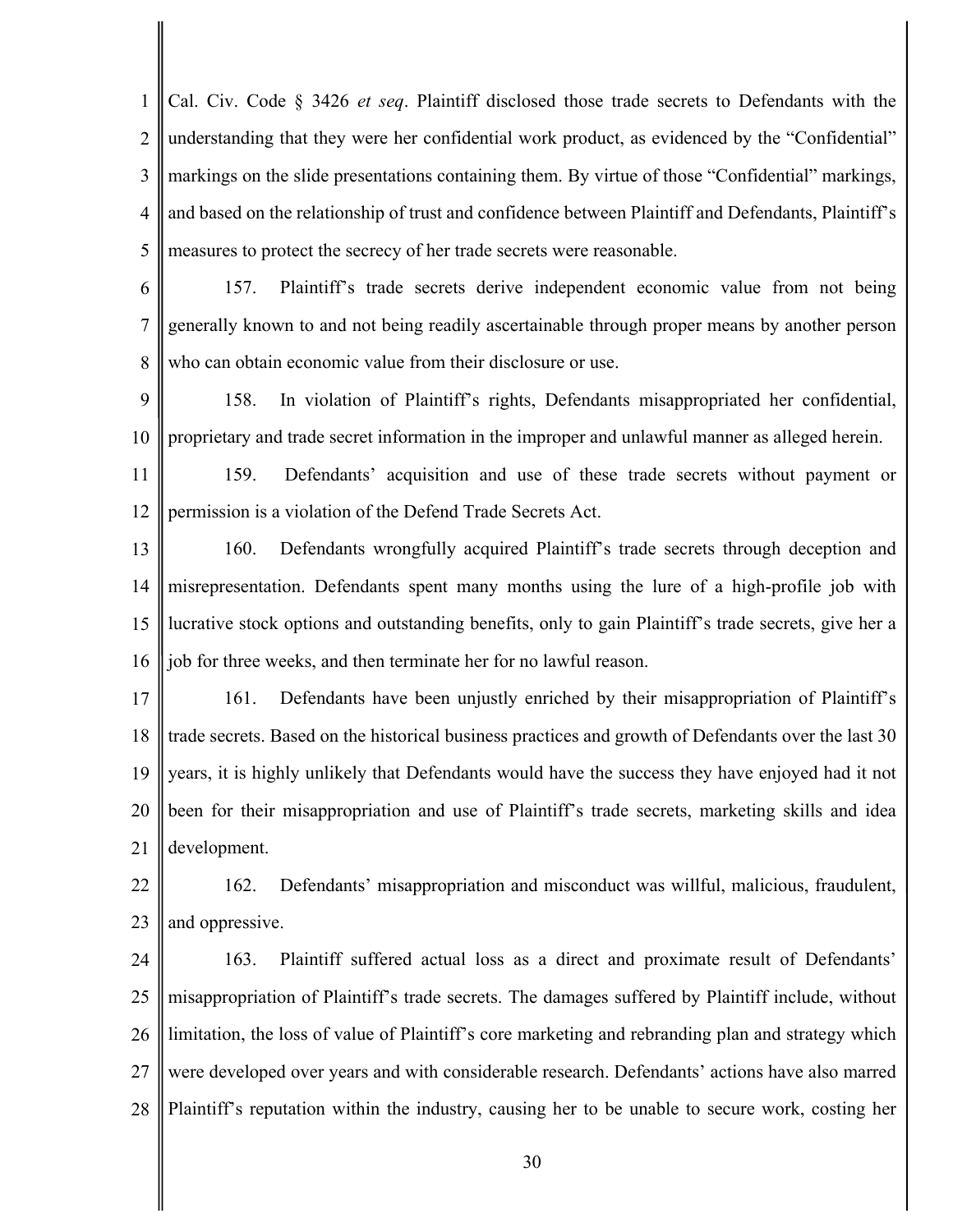| $\mathbf{1}$   | substantial personal and business harm. Plaintiff is also entitled to recover damages for the unjust   |
|----------------|--------------------------------------------------------------------------------------------------------|
| $\overline{2}$ | enrichment to Defendants caused by their acts of misappropriation of trade secrets, which is           |
| 3              | estimated to be at least approximately \$350 million.                                                  |
| $\overline{4}$ | Plaintiff is entitled to an award of exemplary damages and reasonable attorneys'<br>164.               |
| 5              | fees.                                                                                                  |
| 6              | <b>TENTH CAUSE OF ACTION</b>                                                                           |
| 7              | <b>FRAUD</b>                                                                                           |
| 8              | (Against All Defendants)                                                                               |
| 9              | Plaintiff re-alleges and incorporates by reference each and every allegation<br>165.                   |
| 10             | contained in the previous paragraphs of this Complaint as though fully set forth herein.               |
| 11             | In seeking to convert and misappropriate Plaintiff's confidential and proprietary<br>166.              |
| 12             | trade information to their own use and benefit, Defendants made false promises and                     |
| 13             | representations to Plaintiff that she would enjoy a long-term position with Xilinx, and that this      |
| 14             | position would provide a highly generous compensation package, including significant stock             |
| 15             | options. Indeed, Mr. Peng represented to Plaintiff that her options package was higher than most       |
| 16             | of the Company's executive staff.                                                                      |
| 17             | Defendants made these promises and representations to Plaintiff without any<br>167.                    |
| 18             | intention of performing them, and with knowledge of their falsity and without regard for their         |
| 19             | truth.                                                                                                 |
| 20             | Plaintiff reasonably relied on these promises when making decisions to disclose<br>168.                |
| 21             | and share her confidential, proprietary trade secret information with Defendants.                      |
| 22             | Defendants did not honor and fulfill their promises and representations.<br>169.                       |
| 23             | As a result of Plaintiff's reliance on Defendants' false promises and<br>170.                          |
| 24             | misrepresentations, Plaintiff has been and continues to be damaged and irreparably injured. Such       |
| 25             | damages include the value of her confidential and proprietary trade secret information that was        |
| 26             | wrongfully taken by Defendants together with lost business and profits that she would have earned      |
| 27             | had it not been for the actions of Defendants. Plaintiff also suffered non-economic losses as a result |
| 28             | of Defendants' fraud, including physical pain and mental suffering.                                    |
|                | 31                                                                                                     |

I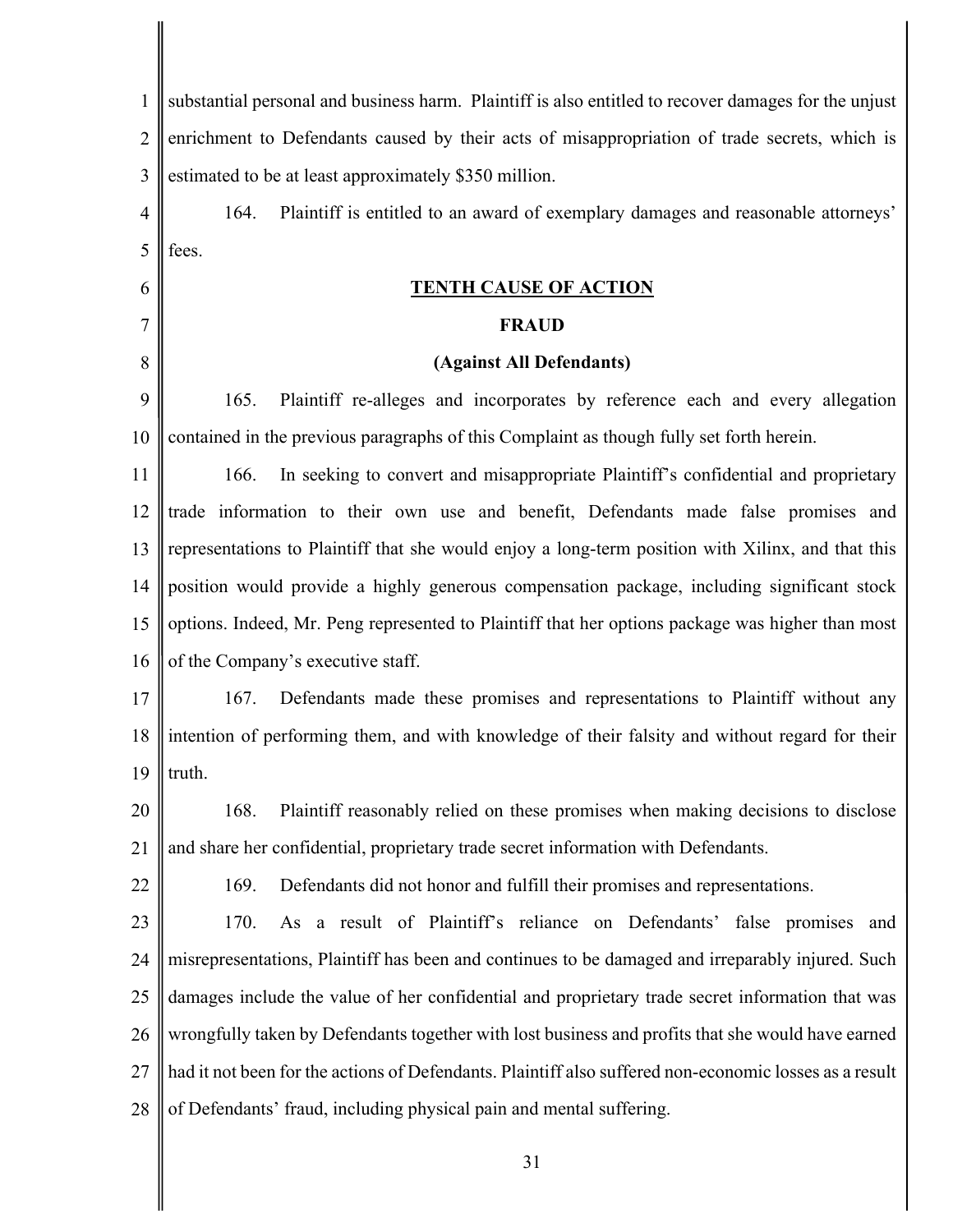| $\mathbf{1}$   | 171. Defendants' wrongful actions were committed with malice, oppression and fraud,                    |
|----------------|--------------------------------------------------------------------------------------------------------|
| $\overline{2}$ | thereby entitling Plaintiff to an award of exemplary damages.                                          |
| 3              | <b>ELEVENTH CAUSE OF ACTION</b>                                                                        |
| $\overline{4}$ | Intentional Misrepresentation in Violation of California Civil Code §§ 1709 & 1710(1)                  |
| 5              | (Against All Defendants)                                                                               |
| 6              | 172.<br>Plaintiff re-alleges and incorporates by reference each and every allegation                   |
| $\tau$         | contained in the previous paragraphs of this Complaint as though fully set forth herein.               |
| 8              | In seeking to convert and misappropriate Plaintiff's confidential and proprietary<br>173.              |
| 9              | trade information to their own use and benefit, Defendants made false promises and                     |
| 10             | representations to Plaintiff that she would enjoy a long-term position with Xilinx, and that this      |
| 11             | position would provide a highly generous compensation package, including significant stock             |
| 12             | options. Indeed, Mr. Peng represented to Plaintiff that her options package was one of the highest     |
| 13             | in the Company.                                                                                        |
| 14             | 174. Defendants made these promises and representations to Plaintiff without any                       |
| 15             | intention of performing them, and with knowledge of their falsity and without regard for their         |
| 16             | truth.                                                                                                 |
| 17             | Plaintiff reasonably relied on these promises when making decisions to disclose<br>175.                |
| 18             | and share her confidential, proprietary trade secret information with Defendants.                      |
| 19             | Defendants did not honor and fulfill their promises and representations.<br>176.                       |
| 20             | As a result of Plaintiff's reliance on Defendants' false promises and<br>177.                          |
| 21             | misrepresentations, Plaintiff has been and continues to be damaged and irreparably injured. Such       |
| 22             | damages include the value of her confidential and proprietary trade secret information that was        |
| 23             | wrongfully taken by Defendants together with lost business and profits that she would have earned      |
| 24             | had it not been for the actions of Defendants. Plaintiff also suffered non-economic losses as a result |
| 25             | of Defendants' fraud, including physical pain and mental suffering.                                    |
| 26             | Defendants' wrongful actions were committed with malice, oppression and fraud,<br>178.                 |
| 27             | thereby entitling Plaintiff to an award of exemplary damages.                                          |
| 28             |                                                                                                        |

32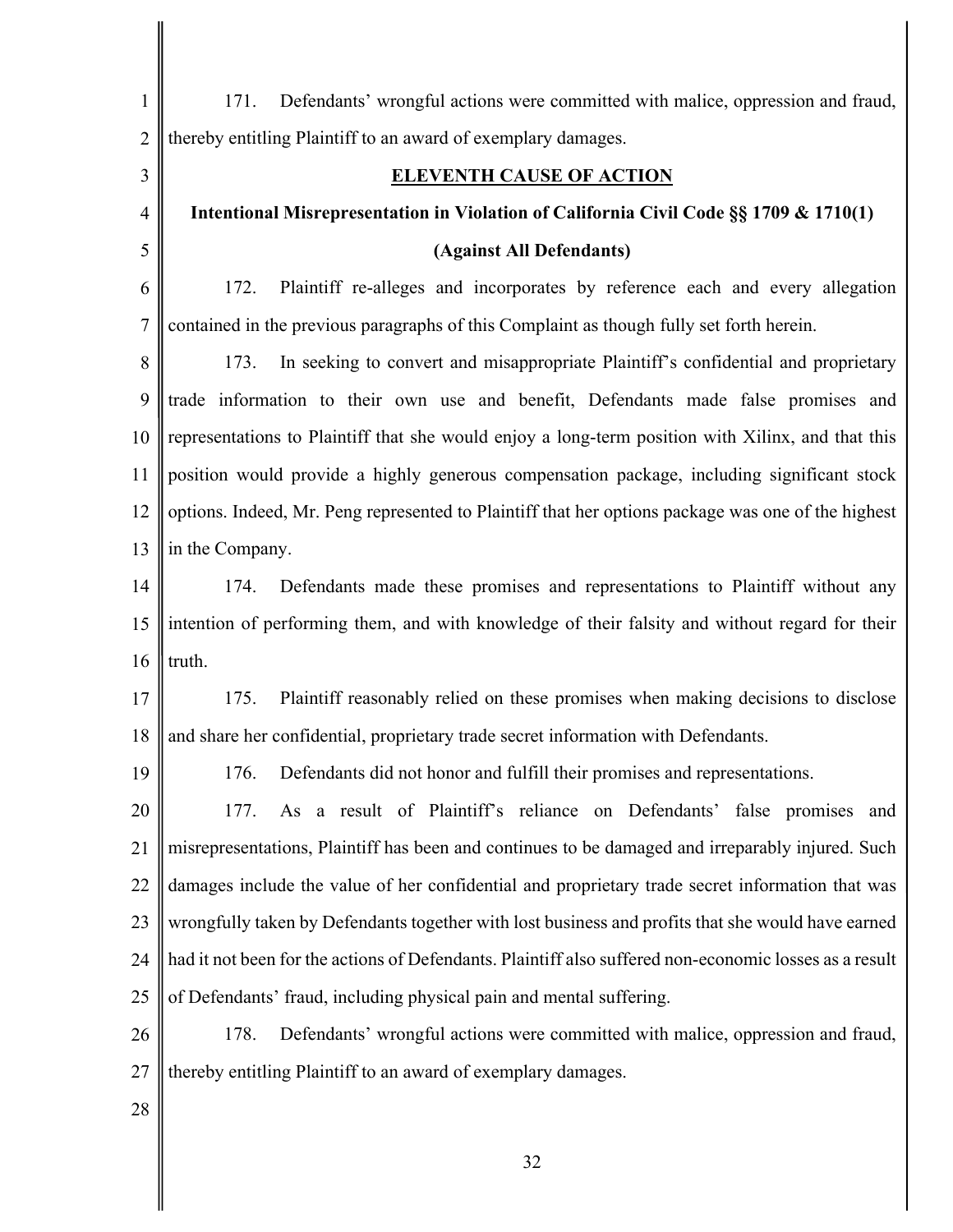| $\mathbf{1}$   | <b>TWELFTH CAUSE OF ACTION</b>                                                                         |  |  |  |  |
|----------------|--------------------------------------------------------------------------------------------------------|--|--|--|--|
| $\overline{2}$ | Negligent Misrepresentation in Violation of California Civil Code §§ 1709 & 1710(2)                    |  |  |  |  |
| 3              | (Against All Defendants)                                                                               |  |  |  |  |
| $\overline{4}$ | Plaintiff re-alleges and incorporates by reference each and every allegation<br>179.                   |  |  |  |  |
| 5              | contained in the previous paragraphs of this Complaint as though fully set forth herein.               |  |  |  |  |
| 6              | Defendants made false promises and representations to Plaintiff that she would<br>180.                 |  |  |  |  |
| $\tau$         | enjoy a long-term position with Xilinx, and that this position would provide a highly generous         |  |  |  |  |
| 8              | compensation package, including significant stock options. Indeed, Mr. Peng represented to             |  |  |  |  |
| 9              | Plaintiff that her options package was one of the highest in the Company.                              |  |  |  |  |
| 10             | Defendants made these promises and representations to Plaintiff without reasonable<br>181.             |  |  |  |  |
| 11             | grounds for believing the representations and promises were true when Defendants made them.            |  |  |  |  |
| 12             | Defendants intended that Plaintiff rely on these representations.                                      |  |  |  |  |
| 13             | Plaintiff reasonably relied on these promises when making decisions to disclose<br>182.                |  |  |  |  |
| 14             | and share her confidential, proprietary trade secret information with Defendants.                      |  |  |  |  |
| 15             | 183.<br>Defendants did not honor and fulfill their promises and representations.                       |  |  |  |  |
| 16             | As a result of Plaintiff's reliance on Defendants' false promises and<br>184.                          |  |  |  |  |
| 17             | misrepresentations, Plaintiff has been and continues to be damaged and irreparably injured. Such       |  |  |  |  |
| 18             | damages include the value of her confidential and proprietary trade secret information that was        |  |  |  |  |
| 19             | wrongfully taken by Defendants together with lost business and profits that she would have earned      |  |  |  |  |
| 20             | had it not been for the actions of Defendants. Plaintiff also suffered non-economic losses as a result |  |  |  |  |
| 21             | of Defendants' fraud, including physical pain and mental suffering.                                    |  |  |  |  |
| 22             | Defendants' wrongful actions were committed with malice, oppression and fraud,<br>185.                 |  |  |  |  |
| 23             | thereby entitling Plaintiff to an award of exemplary damages.                                          |  |  |  |  |
| 24             | <u>THIRTEENTH CAUSE OF ACTION</u>                                                                      |  |  |  |  |
| 25             | Concealment in Violation of California Civil Code §§ 1709 & 1710(3)                                    |  |  |  |  |
| 26             | (Against All Defendants)                                                                               |  |  |  |  |
| 27             | 186.<br>Plaintiff re-alleges and incorporates by reference each and every allegation                   |  |  |  |  |
| 28             | contained in the previous paragraphs of this Complaint as though fully set forth herein.               |  |  |  |  |
|                |                                                                                                        |  |  |  |  |

II

33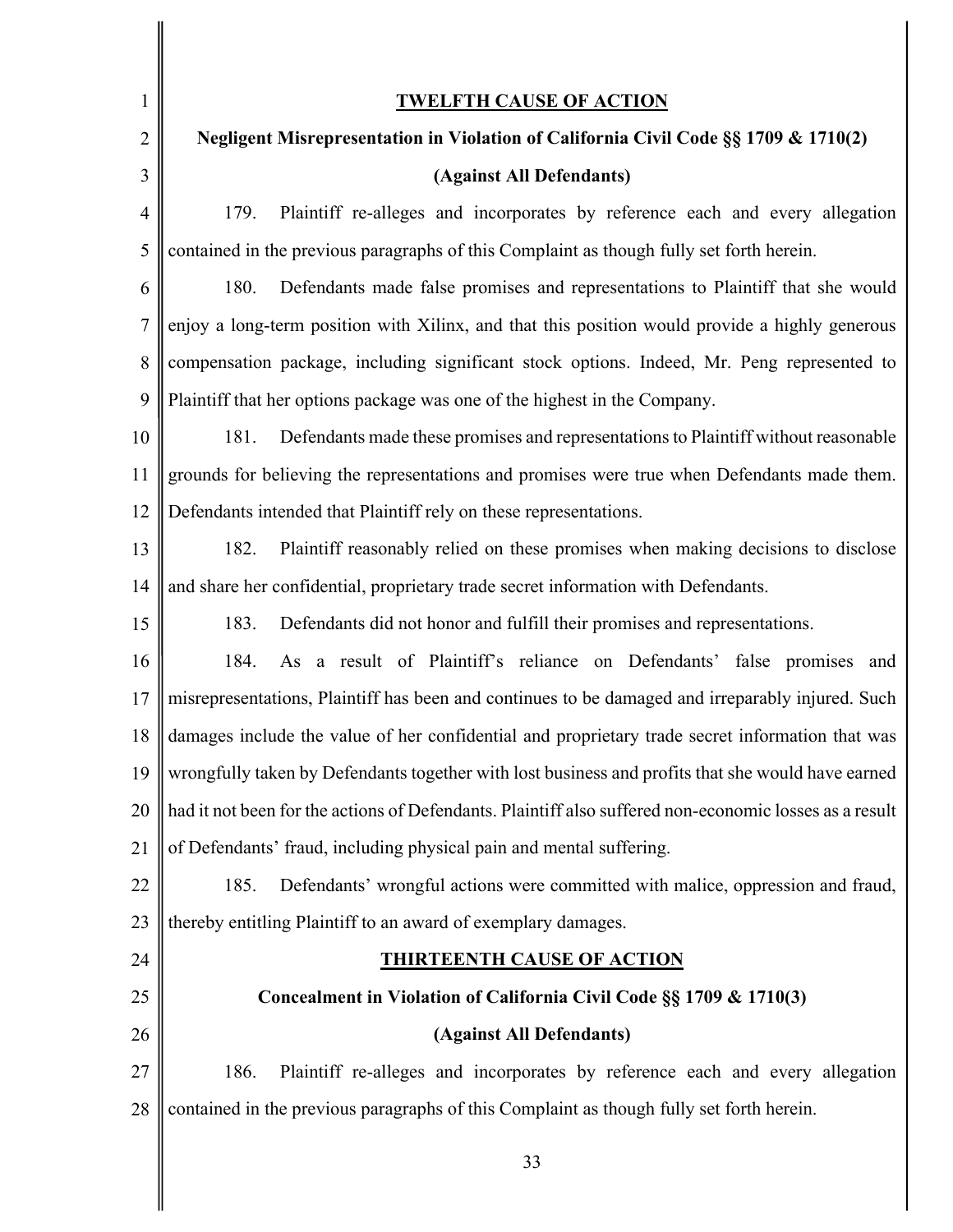| $\mathbf{1}$   | 187.                                                                                                   | Defendants made false promises and representations to Plaintiff that she would |  |  |  |  |
|----------------|--------------------------------------------------------------------------------------------------------|--------------------------------------------------------------------------------|--|--|--|--|
| $\overline{2}$ | enjoy a long-term position with Xilinx, and that this position would provide a highly generous         |                                                                                |  |  |  |  |
| 3              | compensation package, including significant stock options. Indeed, Mr. Peng represented to             |                                                                                |  |  |  |  |
| 4              | Plaintiff that her options package was one of the highest in the Company.                              |                                                                                |  |  |  |  |
| 5              | 188.<br>Defendants intentionally failed to disclose certain facts that were known to them              |                                                                                |  |  |  |  |
| 6              | and that Plaintiff could not have discovered.                                                          |                                                                                |  |  |  |  |
| 7              | 189.                                                                                                   | Plaintiff did not know of the concealed facts.                                 |  |  |  |  |
| 8              | 190.                                                                                                   | Defendants intended to deceive Plaintiff by concealing the facts.              |  |  |  |  |
| 9              | 191.                                                                                                   | Had the omitted information been disclosed, Plaintiff reasonably would have    |  |  |  |  |
| 10             | behaved differently.                                                                                   |                                                                                |  |  |  |  |
| 11             | 192.                                                                                                   | As a result of Plaintiff's reliance on Defendants' false promises and          |  |  |  |  |
| 12             | misrepresentations, Plaintiff has been and continues to be damaged and irreparably injured. Such       |                                                                                |  |  |  |  |
| 13             | damages include the value of her confidential and proprietary trade secret information that was        |                                                                                |  |  |  |  |
| 14             | wrongfully taken by Defendants, together with lost business and profits that she would have earned     |                                                                                |  |  |  |  |
| 15             | had it not been for the actions of Defendants. Plaintiff also suffered non-economic losses as a result |                                                                                |  |  |  |  |
| 16             | of Defendants' fraud, including physical pain and mental suffering.                                    |                                                                                |  |  |  |  |
| 17             | 193.                                                                                                   | Defendants' wrongful actions were committed with malice, oppression and fraud, |  |  |  |  |
| 18             | thereby entitling Plaintiff to an award of exemplary damages.                                          |                                                                                |  |  |  |  |
| 19             | <b>FOURTEENTH CAUSE OF ACTION</b>                                                                      |                                                                                |  |  |  |  |
| 20             | False Promise/Promissory Fraud in Violation of California Civil Code §§ 1709 & 1710(4)                 |                                                                                |  |  |  |  |
| 21             |                                                                                                        | (Against All Defendants)                                                       |  |  |  |  |
| 22             | 194.                                                                                                   | Plaintiff re-alleges and incorporates by reference each and every allegation   |  |  |  |  |
| 23             | contained in the previous paragraphs of this Complaint as though fully set forth herein.               |                                                                                |  |  |  |  |
| 24             | 195.                                                                                                   | Defendants made promises to Plaintiff.                                         |  |  |  |  |
| 25             | 196.                                                                                                   | Defendants did not intend to perform these promises when Defendants made them. |  |  |  |  |
| 26             | 197.                                                                                                   | Defendants intended that Plaintiff rely on these promises.                     |  |  |  |  |
| 27             | 198.                                                                                                   | Plaintiff reasonably relied on Defendants' promises.                           |  |  |  |  |
| 28             | 199.                                                                                                   | Defendants did not perform the promised acts.                                  |  |  |  |  |
|                |                                                                                                        | 34                                                                             |  |  |  |  |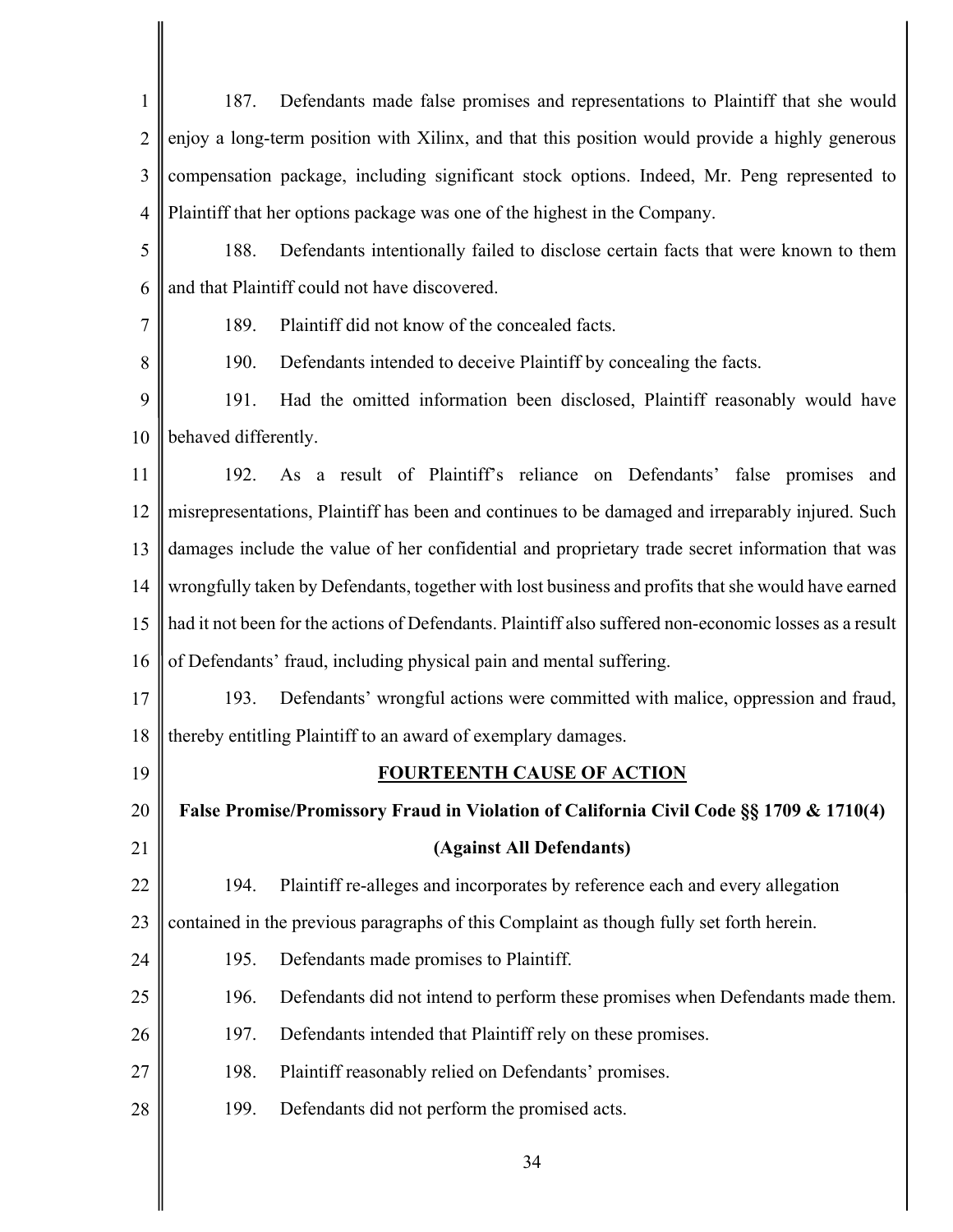200. Plaintiff was harmed.

1

12

13

14

26

2 3 201. Plaintiff's reliance on Defendants' promises was a substantial factor in causing her harm.

4 5 6 7 8 9 202. As a result of Plaintiff's reliance on Defendants' concealment, Plaintiff has been and continues to be damaged and irreparably injured. Such damages include the value of her confidential and proprietary trade secret information that was wrongfully taken by Defendants, together with lost business and profits that she would have earned had it not been for the actions of Defendants. Plaintiff also suffered non-economic losses as a result of Defendants' fraud, including physical pain and mental suffering.

10 11 203. Defendants' wrongful actions were committed with malice, oppression and fraud, thereby entitling Plaintiff to an award of exemplary damages.

# **PRAYER FOR RELIEF**

WHEREFORE Plaintiff prays for relief as follows:

A. For declaratory and injunctive relief, including reinstatement.

15 16 B. For an award of back pay, front pay, lost benefits, and other damages for lost compensation and job benefits in an amount of no less than \$15,000,000.00;

17 18 C. For an award of nominal, liquidated, and compensatory damages to Plaintiff in an amount commensurate with the proof;

19 20 D. For an award of punitive damages to Plaintiff in an amount commensurate with Defendants' ability to pay and to deter future conduct;

21 22 E. For an order that Defendants make Plaintiff whole by providing her with any other monetary and affirmative relief;

- 23 F. For an award to Plaintiff of restitution and disgorgement;
- 24 25 G. Unjust enrichment damages based on profits earned using Plaintiff's trade secrets, estimated to be at least approximately \$350,000,000.00;

H. For an award to Plaintiff of litigation costs and expenses;

27 28 I. For an award to Plaintiff of reasonable attorneys' fees, including but not limited to under 29 U.S.C. § 216(b), Cal. Lab. Code §§ 218.5, 1102.5 and 1197.5, Cal. Code Civ. Proc. §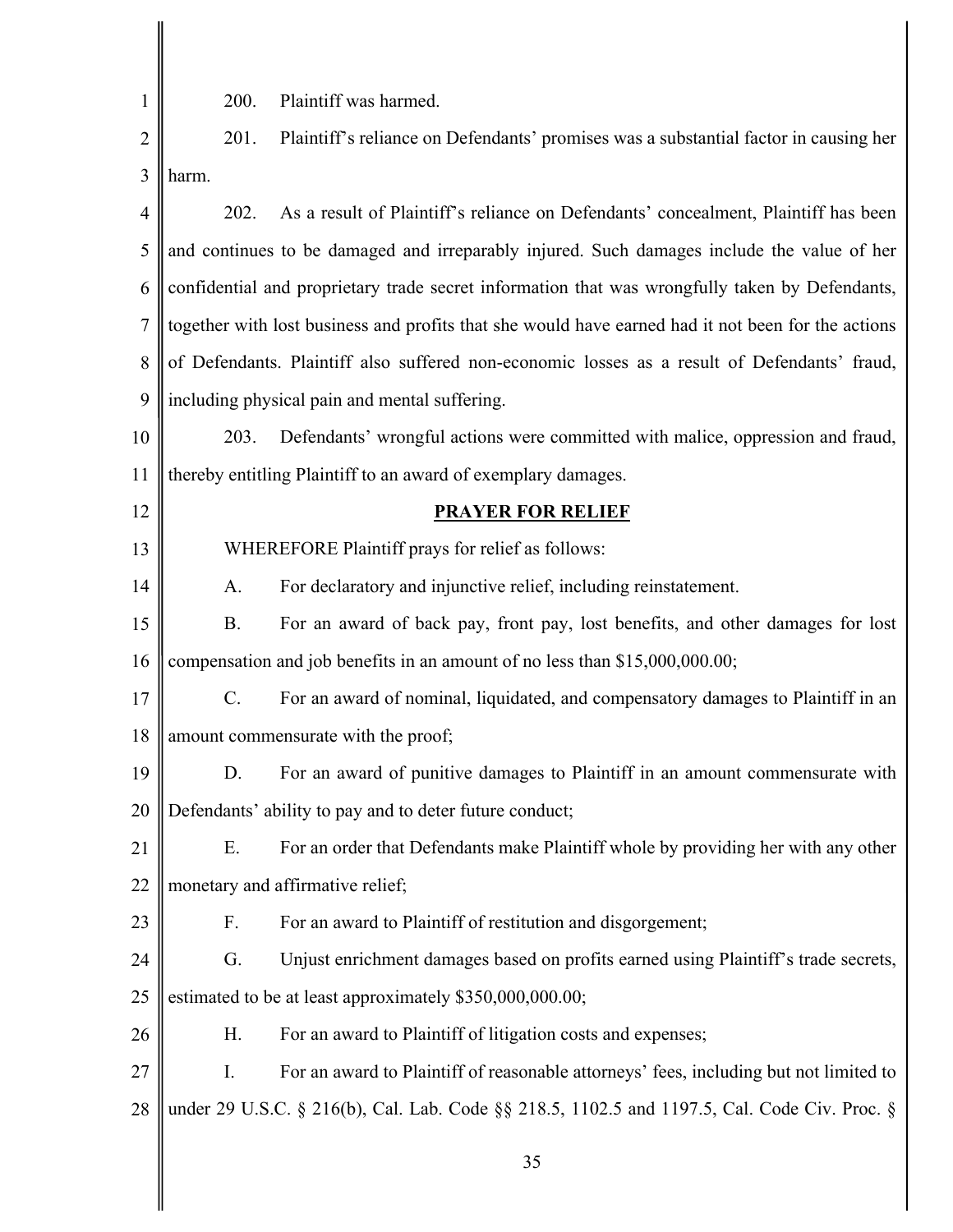| 1021.5, and Cal. Gov't Code § 12965;                                           |                                                                                   |                                                                      |                                                         |  |  |  |  |
|--------------------------------------------------------------------------------|-----------------------------------------------------------------------------------|----------------------------------------------------------------------|---------------------------------------------------------|--|--|--|--|
| J.                                                                             | For an award to Plaintiff of all pre-judgment interest and post-judgment interest |                                                                      |                                                         |  |  |  |  |
|                                                                                | available under law;                                                              |                                                                      |                                                         |  |  |  |  |
| K.                                                                             | For an award to Plaintiff for any other appropriate equitable relief; and         |                                                                      |                                                         |  |  |  |  |
| L.<br>For additional and further relief as the Court may deem just and proper. |                                                                                   |                                                                      |                                                         |  |  |  |  |
| Date: August 9, 2021                                                           |                                                                                   |                                                                      | SANFORD HEISLER SHARP, LLP                              |  |  |  |  |
|                                                                                |                                                                                   | By:                                                                  | Januar Tunelitt                                         |  |  |  |  |
|                                                                                |                                                                                   |                                                                      | <b>ED CHAPIN</b>                                        |  |  |  |  |
|                                                                                |                                                                                   |                                                                      | <b>DANIELLE FUSCHETTI</b><br><b>QIAOJING ZHENG</b>      |  |  |  |  |
|                                                                                |                                                                                   |                                                                      | <b>LUCY ZHOU *</b><br><b>CLARE J. HORAN *</b>           |  |  |  |  |
|                                                                                |                                                                                   |                                                                      | <b>Attorneys for Plaintiff</b>                          |  |  |  |  |
|                                                                                |                                                                                   |                                                                      | <b>FITZGERALD KNAIER LLP</b>                            |  |  |  |  |
|                                                                                |                                                                                   |                                                                      | 'Ilu ( <del>A</del>                                     |  |  |  |  |
|                                                                                |                                                                                   |                                                                      | <b>KENNETH M. FITZGERALD</b><br>Attorneys for Plaintiff |  |  |  |  |
|                                                                                |                                                                                   |                                                                      |                                                         |  |  |  |  |
|                                                                                | <b>DEMAND FOR JURY TRIAL</b>                                                      |                                                                      |                                                         |  |  |  |  |
|                                                                                |                                                                                   |                                                                      |                                                         |  |  |  |  |
|                                                                                |                                                                                   |                                                                      |                                                         |  |  |  |  |
|                                                                                |                                                                                   |                                                                      | SANFORD HEISLER SHARP, LLP                              |  |  |  |  |
|                                                                                |                                                                                   |                                                                      |                                                         |  |  |  |  |
|                                                                                |                                                                                   |                                                                      | <b>DANIELLE FUSCHETTI</b><br>Attorneys for Plaintiff    |  |  |  |  |
|                                                                                |                                                                                   |                                                                      |                                                         |  |  |  |  |
|                                                                                |                                                                                   |                                                                      | FITZGERALD KNAIER LLP                                   |  |  |  |  |
|                                                                                |                                                                                   | By:                                                                  |                                                         |  |  |  |  |
|                                                                                |                                                                                   |                                                                      | <b>KENNETH M. FITZGERALD</b><br>Attorneys for Plaintiff |  |  |  |  |
|                                                                                |                                                                                   |                                                                      |                                                         |  |  |  |  |
|                                                                                |                                                                                   |                                                                      |                                                         |  |  |  |  |
|                                                                                |                                                                                   | 36                                                                   |                                                         |  |  |  |  |
|                                                                                |                                                                                   | Date: August 9, 2021<br>Date: August 9, 2021<br>Date: August 9, 2021 | Plaintiff hereby requests trial by jury.<br>By:         |  |  |  |  |

 $\mathbb{I}$